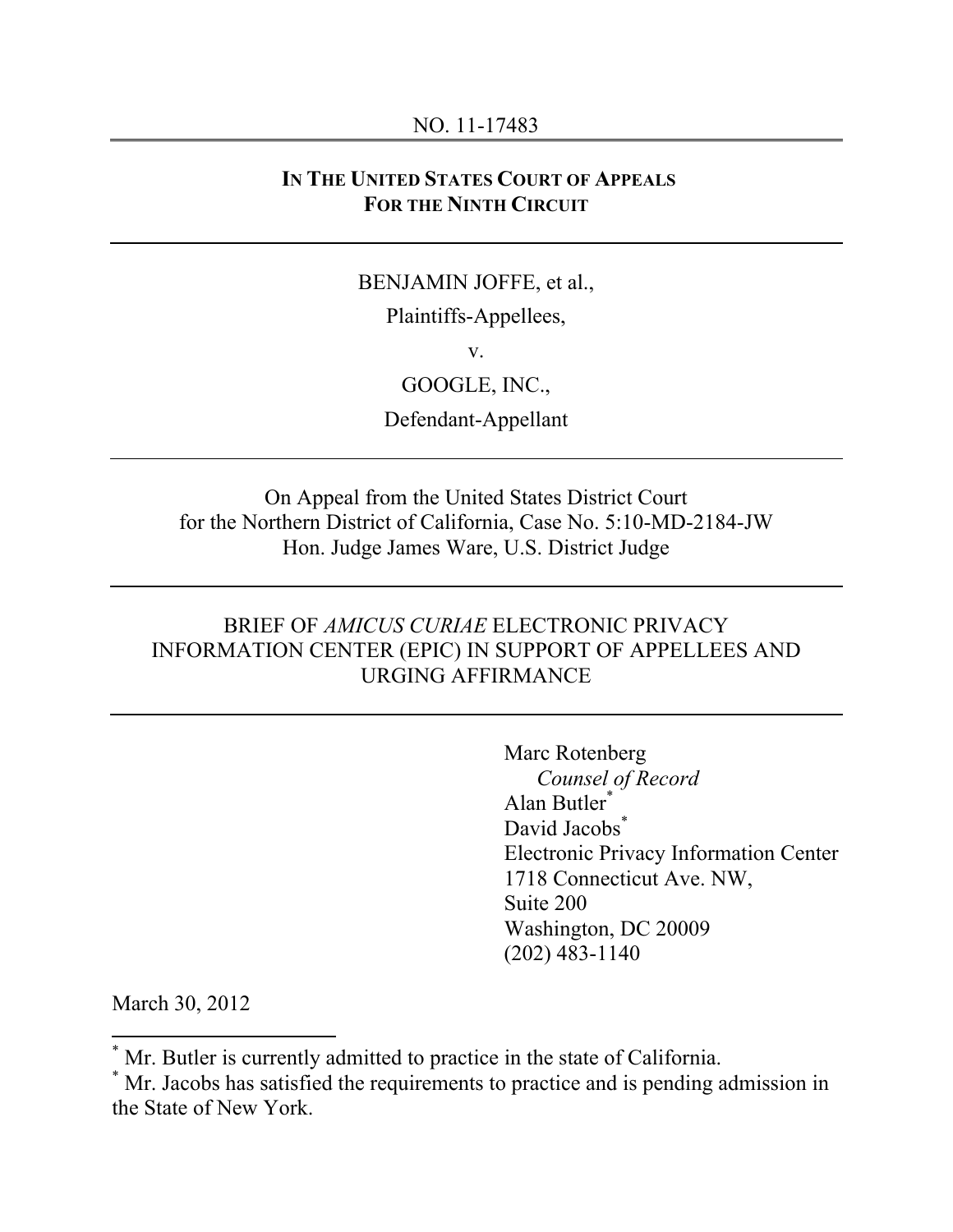# **CORPORATE DISCLOSURE STATEMENT**

Pursuant to Fed. R. App. P. 26.1 and 29(c), *Amicus Curiae* Electronic Privacy Information Center ("EPIC") is a District of Columbia corporation with no parent corporation. No publicly held company owns 10% or more of EPIC stock.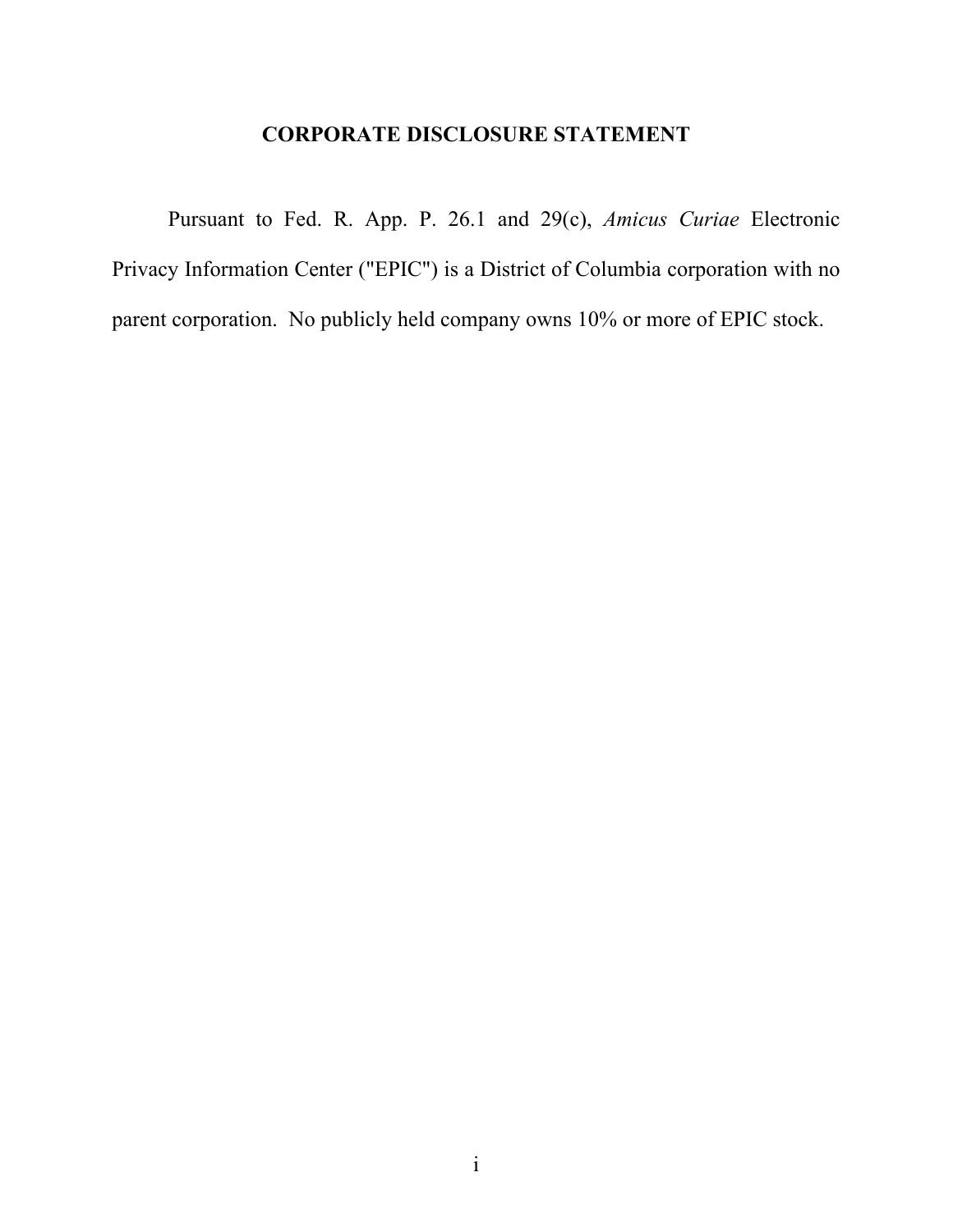# **TABLE OF CONTENTS**

|     | Wi-Fi Networks Enable Private Communications That Are Not Readily                                                                                |
|-----|--------------------------------------------------------------------------------------------------------------------------------------------------|
|     | A. The Difference Between Wi-Fi Networks and Radio Broadcast  13                                                                                 |
|     | B. Residential Wi-Fi Networks Are Designed and Used to Enable Internet                                                                           |
|     | C. All Wi-Fi Networks Require Authentication and Wi-Fi Communications                                                                            |
| II. | Because Wi-Fi Security Standards Are Subject to Constant Change, the<br><b>ECPA Protects Both Encrypted and Unencrypted Wi-Fi Communications</b> |
|     | A. Truly Secure Wi-Fi Encryption Standards Do Not Exist, and Users<br>Cannot Be Expected to Keep Up with the Most Current Interim Standards 26   |
|     | B. Many Older Devices Do Not Support Current Security Standards, But                                                                             |
|     | C. Unencrypted Communications Sent Over Wi-Fi Networks Are No More<br>"Readily Accessible to The General Public" Than Those Sent Over            |
|     | D. This Court Should Not Impose a Unique Burden on Wi-Fi Users to<br>Constantly Survey the Complex and Evolving Wi-Fi Security Landscape and     |
|     |                                                                                                                                                  |
|     |                                                                                                                                                  |
|     |                                                                                                                                                  |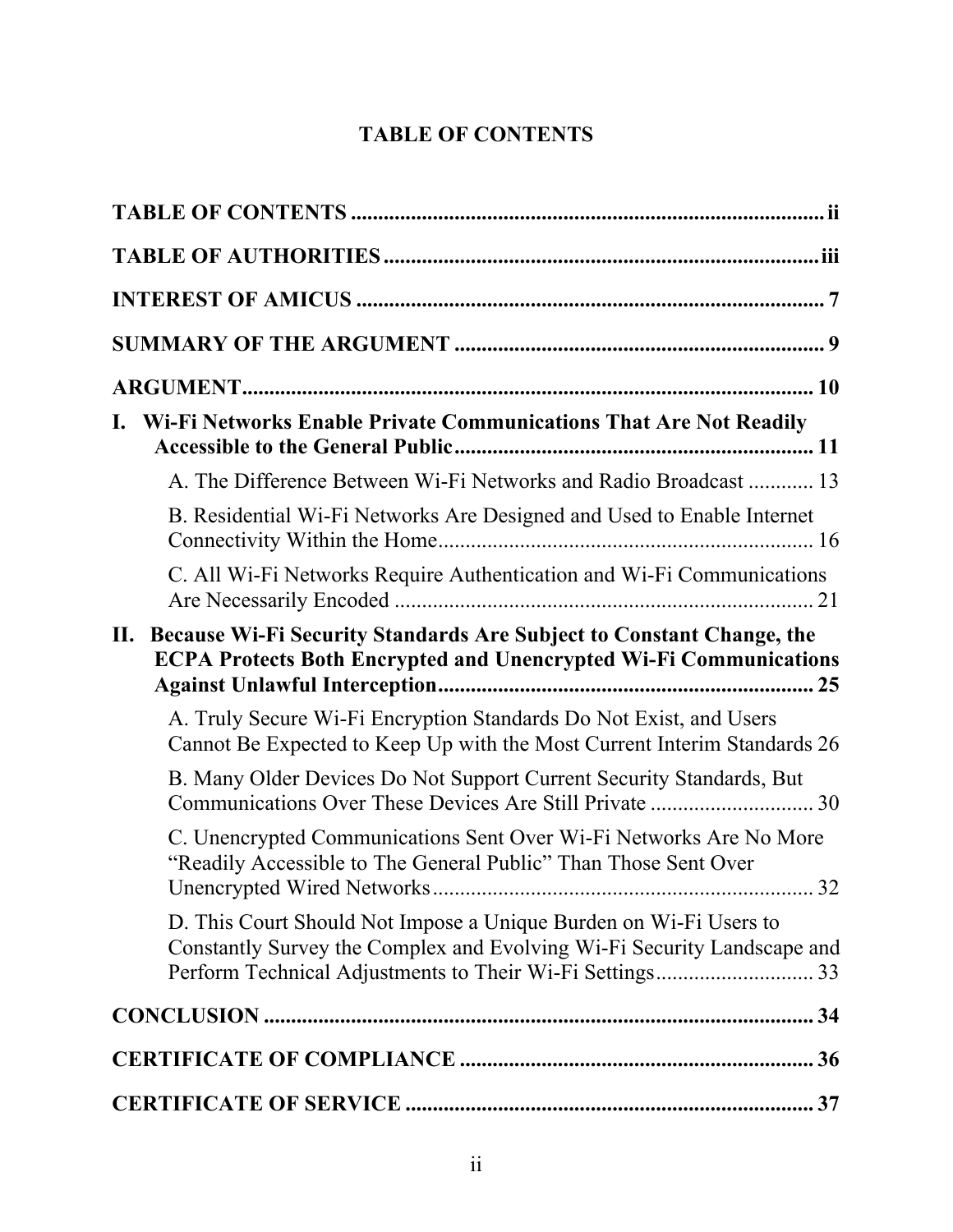# **TABLE OF AUTHORITIES**

| <b>CASES</b>                                                                                                                                 |  |
|----------------------------------------------------------------------------------------------------------------------------------------------|--|
|                                                                                                                                              |  |
|                                                                                                                                              |  |
| <b>STATUTES</b>                                                                                                                              |  |
|                                                                                                                                              |  |
|                                                                                                                                              |  |
|                                                                                                                                              |  |
|                                                                                                                                              |  |
| <b>REGULATIONS</b>                                                                                                                           |  |
|                                                                                                                                              |  |
|                                                                                                                                              |  |
|                                                                                                                                              |  |
| <b>OTHER AUTHORITIES</b>                                                                                                                     |  |
|                                                                                                                                              |  |
|                                                                                                                                              |  |
| Christopher Jones, Internet Hacking for Dummies, Wired, Feb. 20, 1998 31                                                                     |  |
| David Halasz, IEEE 802.11i and Wireless Security, EE Times (Aug. 25,                                                                         |  |
| Eric Bangeman, The Ethics of "Stealing" a WiFi Connection, Ars Technica                                                                      |  |
| Fed Comme'n Comm'n, Pub. Safety & Homeland Sec. Bureau, Techtopics -                                                                         |  |
| Fed. Comme'n Comm'n, Encyclopedia - AM Broadcast Station Classes;                                                                            |  |
| Fed. Commc'n Comm'n, Encyclopedia - FM Broadcast Station Classes and                                                                         |  |
| Fed. Commc'n Comm'n, Encyclopedia - Why AM Radio Stations Must<br>Reduce Power, Change Operations, or Cease Broadcasting at Night  17        |  |
|                                                                                                                                              |  |
| Fed. Comme'n Comm'n, Spectrum Policy Task Force, Report of the<br>Unlicensed Devices and Experimental Licenses Working Group (2002) 12       |  |
| Feyza Keceli et al., Achieving Fair TCP Access in the IEEE 802.11<br>Infrastructure Basic Service Set, IEEE Int'l Conf. on Commc'n, 2008  21 |  |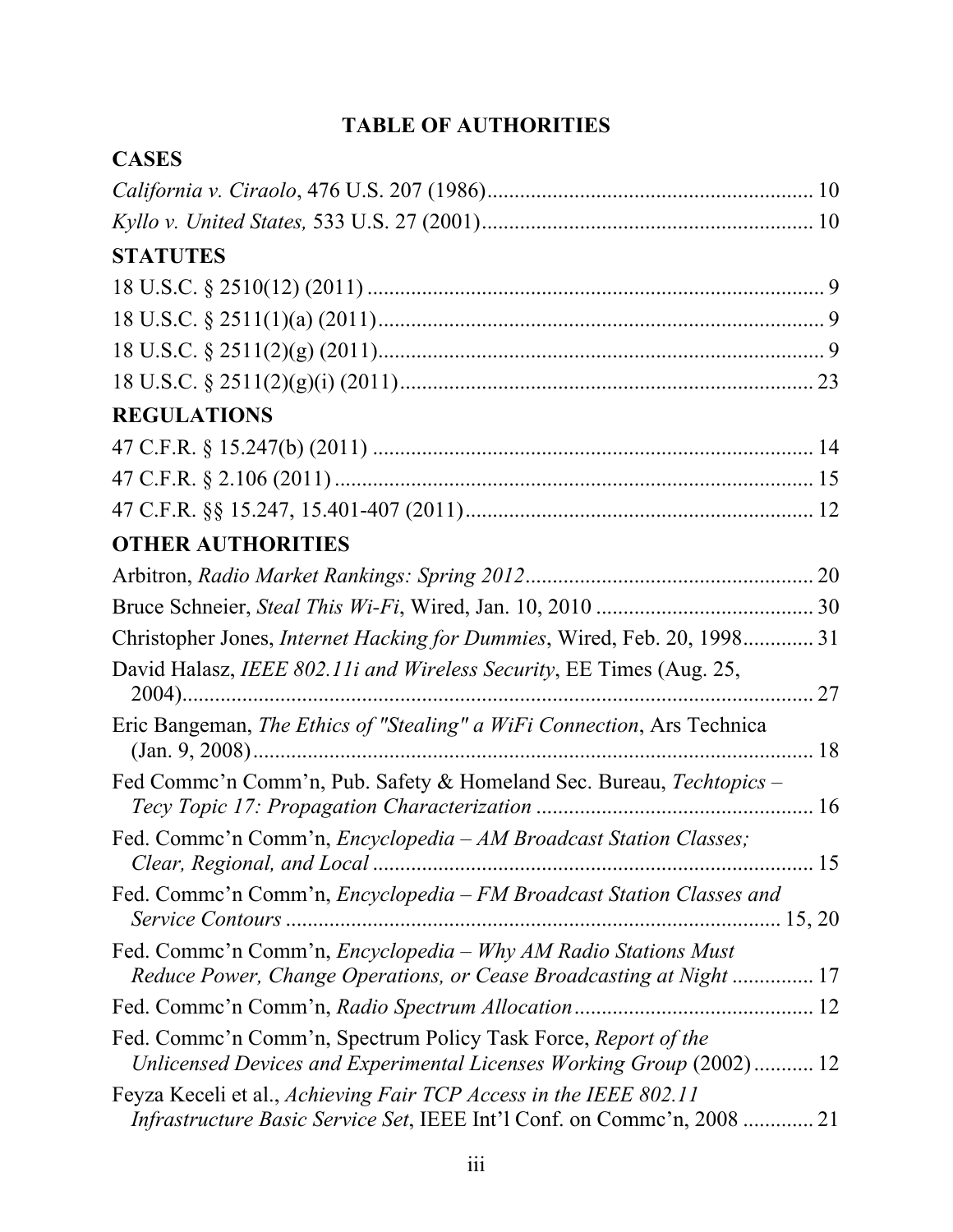|                                                                                                                                                                                                                                                                                                                                                     | 33 |
|-----------------------------------------------------------------------------------------------------------------------------------------------------------------------------------------------------------------------------------------------------------------------------------------------------------------------------------------------------|----|
| Guido R. Hiertz et al., The IEEE 802.11 Universe, IEEE Commc'n Magazine,                                                                                                                                                                                                                                                                            | 13 |
| Guillaume Lehembre, Wi-Fi Security - WEP, WPA and WPA2, 1 Hakin9                                                                                                                                                                                                                                                                                    | 27 |
| IEEE Computer Soc'y, IEEE Standard for Information Technology -<br>Telecommunications and Information Exchange Between Systems - Local<br>and Metropolitan Area Networks - Specific Requirements: Part 11:<br>Wireless LAN Medium Access Control (MAC) and Physical Layer (PHY)<br>Specifications – Amendment 5: Enhancements for Higher Throughput |    |
| IEEE Computer Soc'y, IEEE Standard for Information Technology -<br>Telecommunications and Information Exchange Between Systems - Local<br>and Metropolitan Area Networks - Specific Requirements: Part 11:<br>Wireless LAN Medium Access Control (MAC) and Physical Layer (PHY)                                                                     |    |
| IEEE Computer Soc'y, IEEE Standard for Information Technology -<br>Telecommunications and Information Exchange Between Systems - Local<br>and Metropolitan Networks - Specific Requirements: Part 2: Logical Link                                                                                                                                   | 23 |
| IEEE Computer Soc'y, Information Technology - Telecommunications and<br>Information Exchange Between Systems - Local and Metropolitan Area<br>Networks - Specific Requirements: Part 11: Wireless LAN Medium Access                                                                                                                                 |    |
| IEEE Standards Ass'n, IEEE 802.11: Wireless Local Area Networks (LANs)  13                                                                                                                                                                                                                                                                          |    |
| IEEE Standards Ass'n, IEEE 802.16: Broadband Wireless Metropolitan Area                                                                                                                                                                                                                                                                             |    |
| Intel, Understanding IEEE* 802.11 Authentication and Association  21                                                                                                                                                                                                                                                                                |    |
|                                                                                                                                                                                                                                                                                                                                                     |    |
|                                                                                                                                                                                                                                                                                                                                                     |    |
| Jessey Walker, Unsafe at Any Key Size: An Analysis of the WEP                                                                                                                                                                                                                                                                                       |    |
| John A. Stine & David L. Portigal, MITRE Corp., An Introduction to                                                                                                                                                                                                                                                                                  |    |
| Jyh-Cheng Chen et al., Wireless LAN Security and IEEE 802.11i, IEEE                                                                                                                                                                                                                                                                                 |    |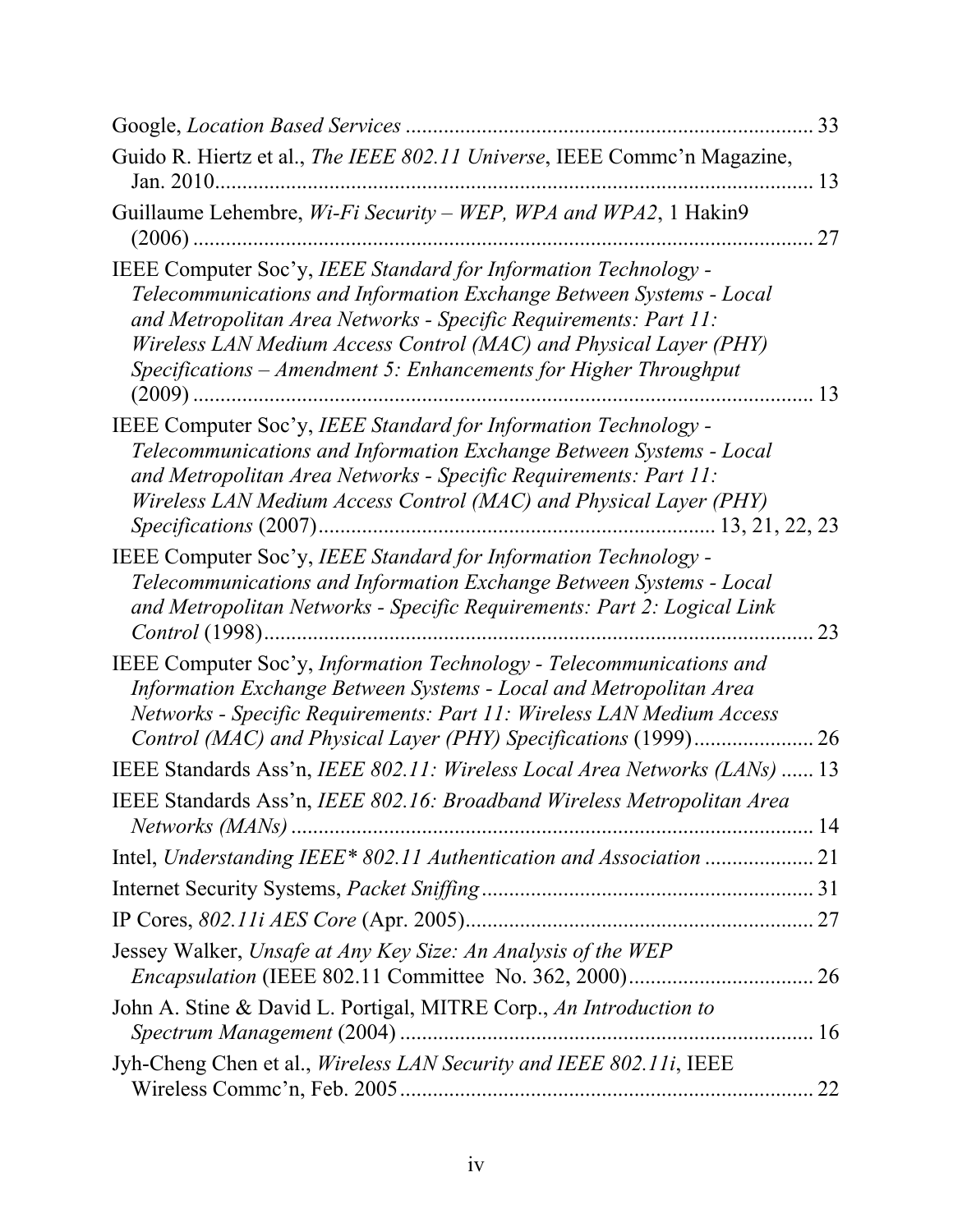| Kate Murphy, New Hacking Tools Pose Bigger Threats to Wi-Fi Users, NY                                                                                | 29 |
|------------------------------------------------------------------------------------------------------------------------------------------------------|----|
| Michael E. Kounavis et al., <i>Encrypting the Internet</i> , 40 SIGCOMM 135                                                                          | 32 |
| Michael Richardson & Patrick Ryan, <i>Wi-Max: Opportunity or Hype?</i> , 4th                                                                         |    |
|                                                                                                                                                      |    |
| Nat'l Radio Astronomy Observatory, NRAO Radio Astronomy Glossary  12                                                                                 |    |
| Nikita Borisov, Ian Goldberg, & David Wagner, Intercepting Mobile<br>Communications: The Insecurity of 802.11, 7th Int'l Conf. on Mobile             | 26 |
| Peter Fleischer, Greater Choices for Wireless Access Point Owners, Google                                                                            | 33 |
| Predrag Klasnja et al., When I Am On Wi-Fi I Am Fearless: Privacy Concerns<br>& Practices in Everyday Wi-Fi Use, 27th Proc. Int'l CHI 1993 (2009) 19 |    |
| Press Release, Starbucks, Starbucks Turns on Free Wi-Fi for Customers July                                                                           |    |
| Press Release, Wi-Fi Alliance, Make Security a Priority in 2011: Protect                                                                             |    |
| Press Release, Wi-Fi Alliance, Wi-Fi Security Barometer Reveals Large Gap<br>Between What Users Know and What They Do (Oct. 5, 2011) 18, 19, 25      |    |
|                                                                                                                                                      | 22 |
| Rajiv C. Shah & Jay P. Kesan, Analyzing Information Technology & Societal<br>Interactions: A Policy Focused Theoretical Framework (2007) (Ill. Pub.  | 26 |
| RSA: The Security Division of EMC, The Wireless Security Survey of New                                                                               |    |
|                                                                                                                                                      |    |
| Stefan Viehböck, Brute Forcing Wi-Fi Protected Setup (Dec. 26, 2011)                                                                                 |    |
|                                                                                                                                                      |    |
| U.S. Dep't of Commerce, Nat'l Telecomm. & Info. Admin., United States                                                                                |    |
| US-CERT, Vulnerability Note VU#723755: WiFi Protected Setup (WPS) PIN                                                                                |    |
|                                                                                                                                                      |    |
|                                                                                                                                                      |    |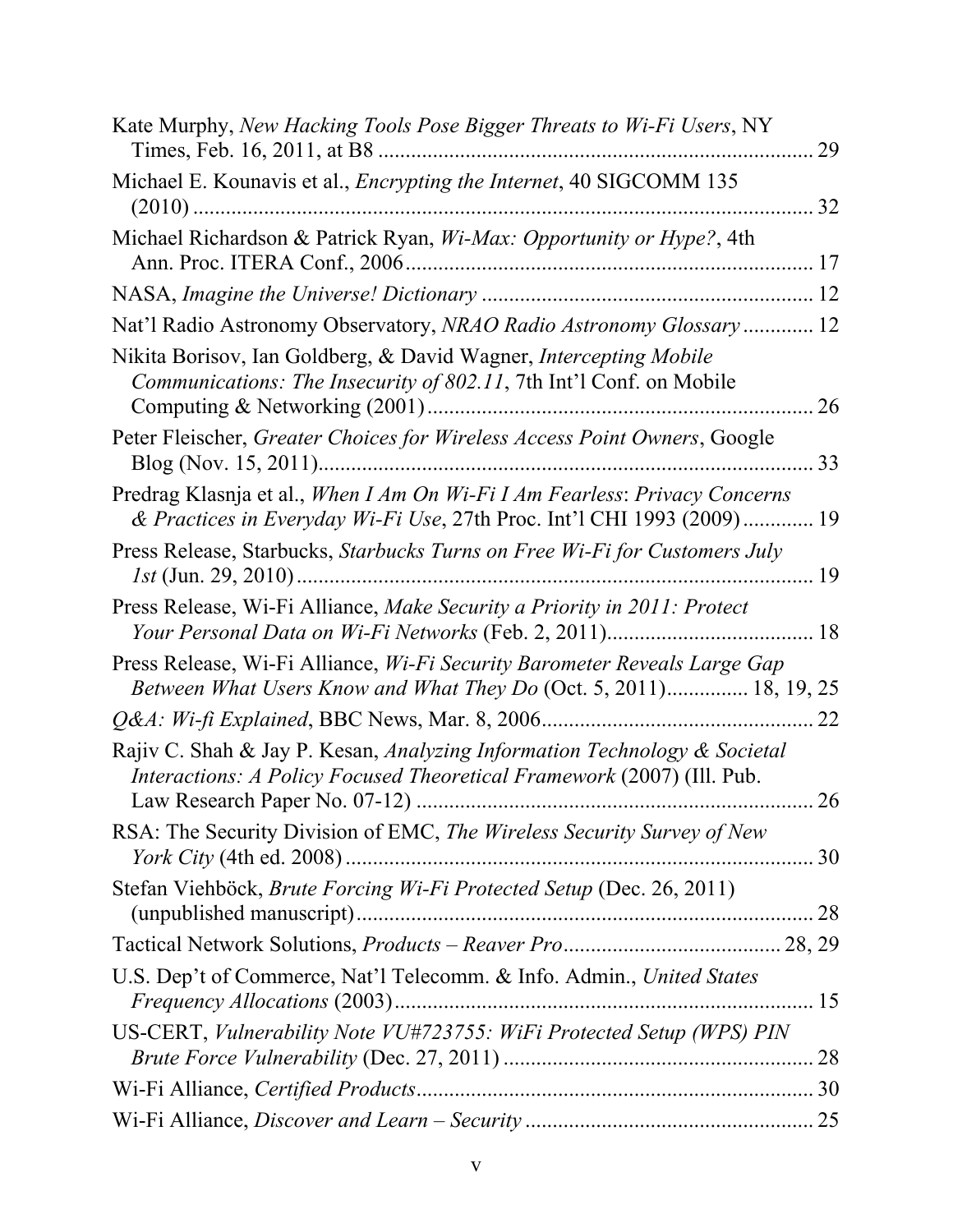| Wi-Fi Alliance, WPA Deployment Guidelines for Public Access Wi-Fi |  |
|-------------------------------------------------------------------|--|
|                                                                   |  |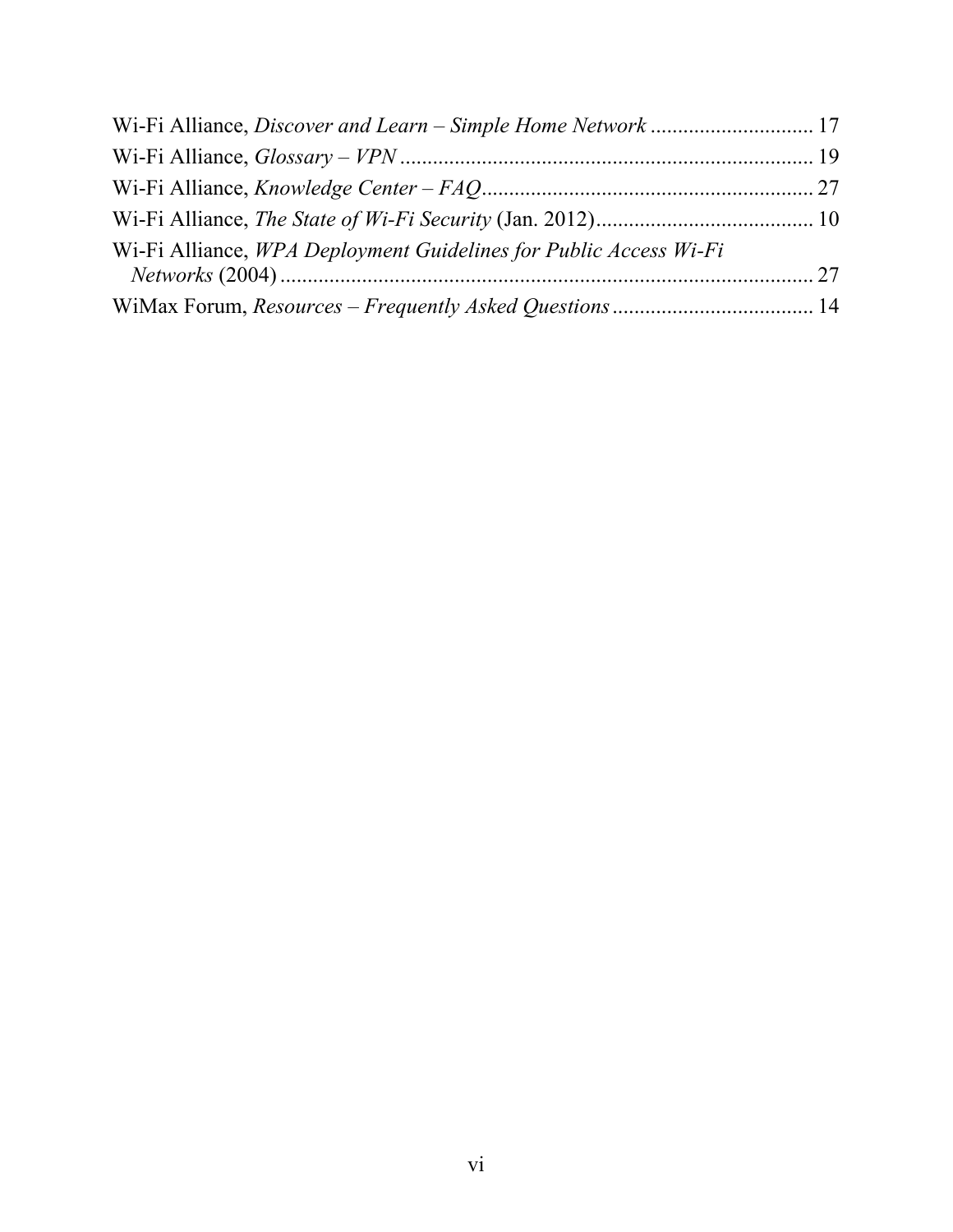#### **INTEREST OF AMICUS**

The Electronic Privacy Information Center ("EPIC") is a public interest research center in Washington, D.C., established in 1994 to focus public attention on emerging civil liberties issues and to protect privacy, the First Amendment, and other Constitutional values. $1$ 

EPIC routinely participates as *amicus curiae* before the United States Supreme Court, federal circuit courts, and state appellate courts in cases concerning privacy issues, new technologies, and constitutional interests, such as: *FAA v. Cooper*, 132 S. Ct. \_\_\_\_, 2012 WL 1019969 (2012); *United States v. Jones*, 132 S. Ct. 945 (2012); *First Am. v. Edwards*, 610 F.3d 514 (9th Cir. 2010), *cert. granted* 131 S. Ct. 3022 (2011) (No. 10-708); *Sorrell v. IMS Health Inc.*, 131 S. Ct. 2653 (2011); *FCC v. AT&T Inc.*, 131 S. Ct. 1177 (2011); *Doe v. Reed*, 130 S. Ct. 2811 (2010); *Quon v. City of Ontario*, 130 S. Ct. 2619 (2010); *Flores-Figueroa v. United States*, 556 U.S. 646 (2009); *Crawford v. Marion Cnty. Election Bd.*, 553 U.S. 181 (2008); *Hiibel v. Sixth Judicial Circuit of Nevada*, 542 U.S. 177 (2004); *Doe v. Chao*, 540 U.S. 614 (2003); *Smith v. Doe*, 538 U.S. 84 (2003); *Dep't of Justice v. City of Chicago*, 537 U.S. 1229 (2003); *Watchtower Bible and Tract* 

<sup>&</sup>lt;sup>1</sup> Appellant Google does not consent to the filing of this brief. EPIC has submitted a motion for leave to file contemporaneous with this brief pursuant to Fed. R. App. P. 29(b). In accordance with Rule 29, the undersigned states that no monetary contributions were made for the preparation or submission of this brief, and this brief was not authored, in whole or in part, by counsel for a party.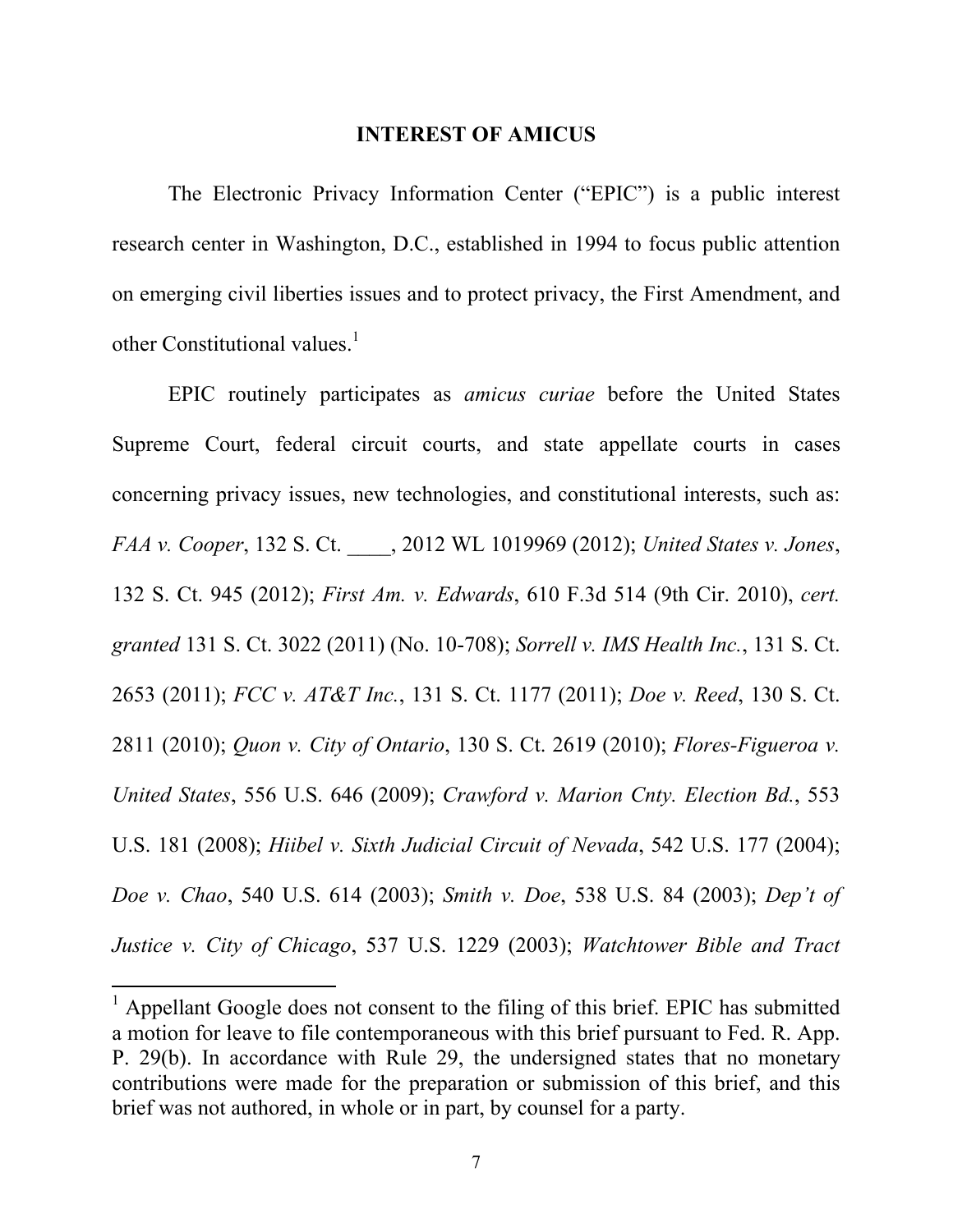*Soc'y of N.Y., Inc. v. Vill. of Stratton*, 536 U.S. 150 (2002); *Reno v. Condon*, 528 U.S. 141 (2000); *IMS Health Inc. v. Sorrell*, 630 F.3d 263 (2d Cir. 2010); *IMS Health v. Ayotte*, 550 F.3d 42 (1st Cir. 2008) *cert. denied,* 129 S. Ct. 2864 (2009); *Kohler v. Englade*, 470 F.3d 1104 (5th Cir. 2006); *Gonzales v. Doe*, 449 F.3d 415 (2nd Cir. 2005); *United States v. Kincade*, 379 F.3d 813 (9th Cir. 2004), *cert. denied* 544 U.S. 924 (2005); *Commonwealth v. Connolly*, 913 N.E.2d 356 (Mass. 2009); and *State v. Raines*, 857 A.2d 19 (Md. 2003).

EPIC has a particular interest in ensuring that federal privacy laws protect the users of new communications services. As the central purpose of the Electronic Communications Privacy Act of 1986 ("ECPA") was to update the privacy protections established in the federal Wiretap Act of 1968 so as to ensure the confidentiality of digital communications, EPIC strongly believes that the statute must be construed so as to treat the purposeful intercept of private electronic communications as an unlawful act.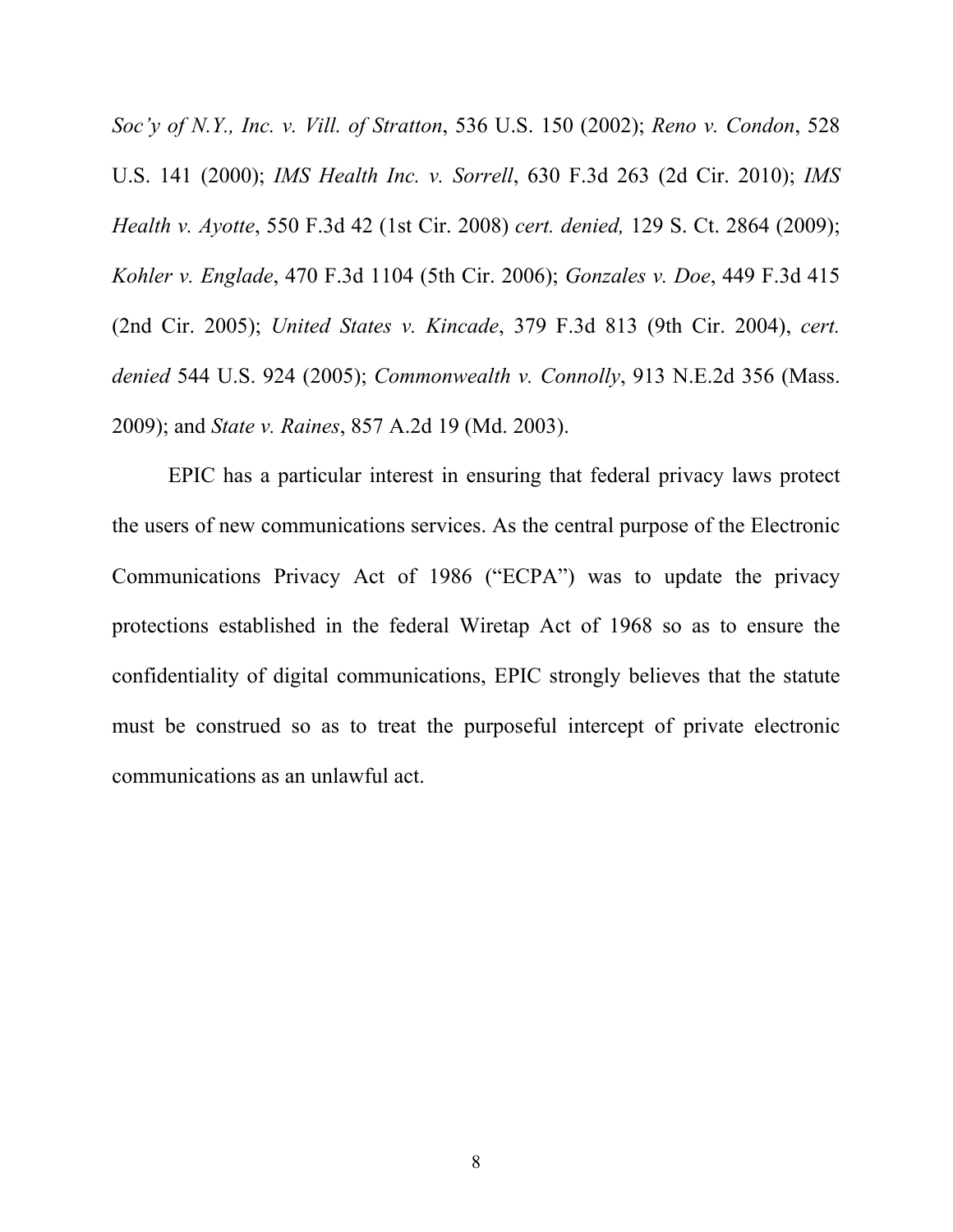#### **SUMMARY OF THE ARGUMENT**

This case involves the intentional interception of electronic communications sent over home Wi-Fi networks. The intercepted data includes personal information and communications – passwords, e-mails, financial records, and other documents – that individuals consider extremely private. The fact that this data was transferred over a wireless network does not change its private nature. Internet users are constantly at risk of cyber attacks and exploits, but they still retain their right in law to communicate privately across computer networks. The Electronic Communications Privacy Act of 1986 ("ECPA") ensures the privacy of these communications, and its protections should not be interpreted in an unfair and inconsistent way. The fact that sophisticated parties may be able to obtain the contents of private communications by intercepting and downloading them does not make those communications "readily accessible to the general public."

Residential Wi-Fi networks enable point-to-point communications between specific devices, such as computers, printers, and Internet routers. These communications are not "broadcast" like traditional radio communications; they are sent from one device to another directly and there is nothing about the typical configuration of a Wi-Fi device to suggest that users expect that their communications between these devices would be "readily accessible to the general public." Consumers intend for their Internet communications to be private, and this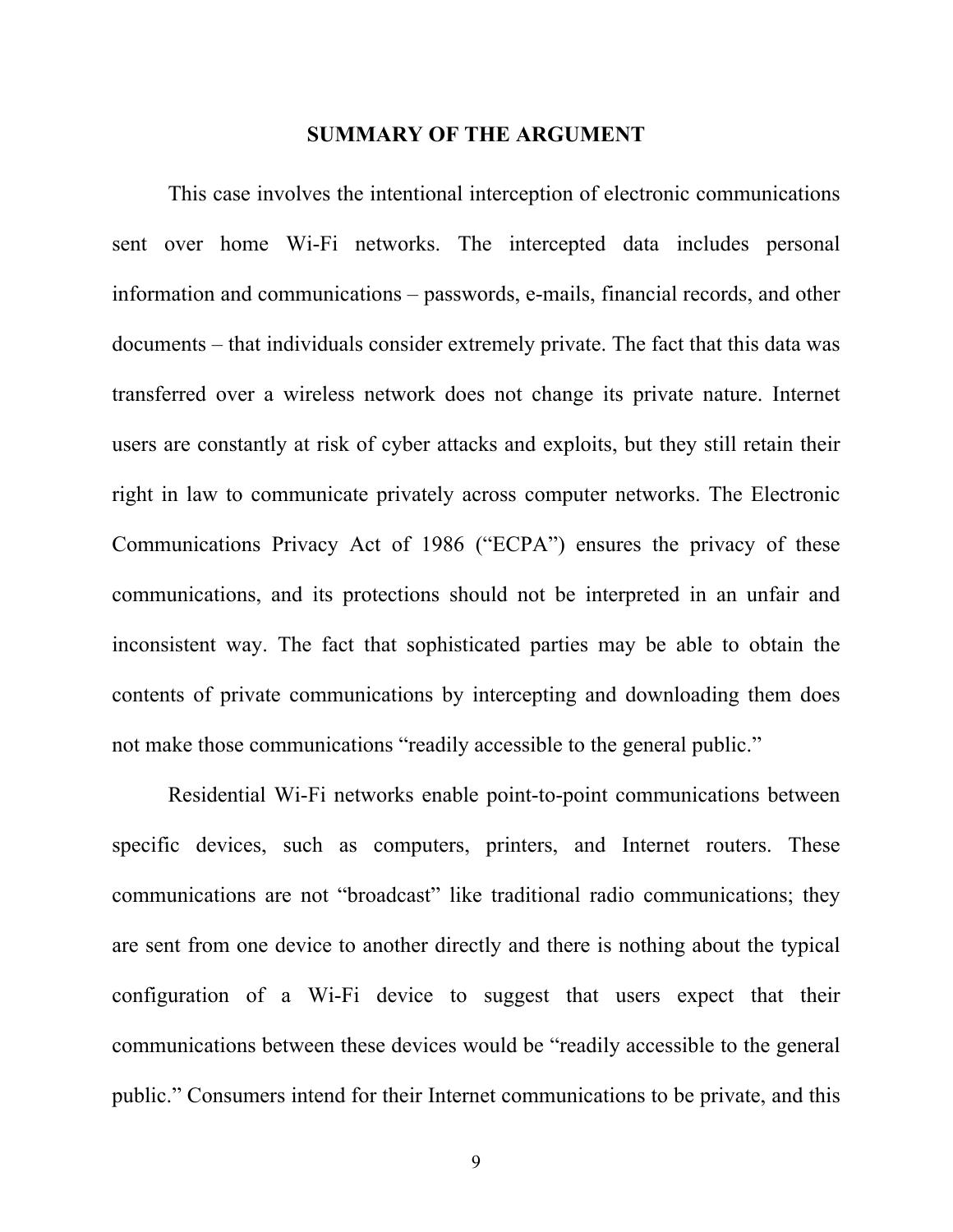Court should respect their expectations and uphold the purpose and plain language of the ECPA.

#### **ARGUMENT**

The Wiretap Act creates a private right of action against any person who "intentionally intercepts . . . any wire, oral, or electronic communication." 18 U.S.C. § 2511(1)(a). However, the Act does not prohibit the interception of any "electronic communication made through an electronic communication system that is *configured* so that such electronic communication is readily accessible to the general public." *Id.* § 2511(2)(g) (emphasis added).

A home Wi-Fi network transmits data using radio waves and thus transmits "electronic communication[s]." *See id.* § 2510(12). Wi-Fi transmissions are not, however, "readily accessible to the general public." The frequency, power, and range of a typical Wi-Fi transmission, as well as the point-to-point nature of the communications, distinguish Wi-Fi fundamentally from the kind of radio communication that Congress considered readily accessible to the general public: a traditional radio broadcast. Furthermore, holding that home Wi-Fi transmissions are readily accessible to the general public, and thus unprotected, would unfairly require users of new communication services to constantly survey the complex and evolving Wi-Fi security landscape and perform technical adjustments to their Wi-Fi settings. This is a burden that the Act does not impose on consumers of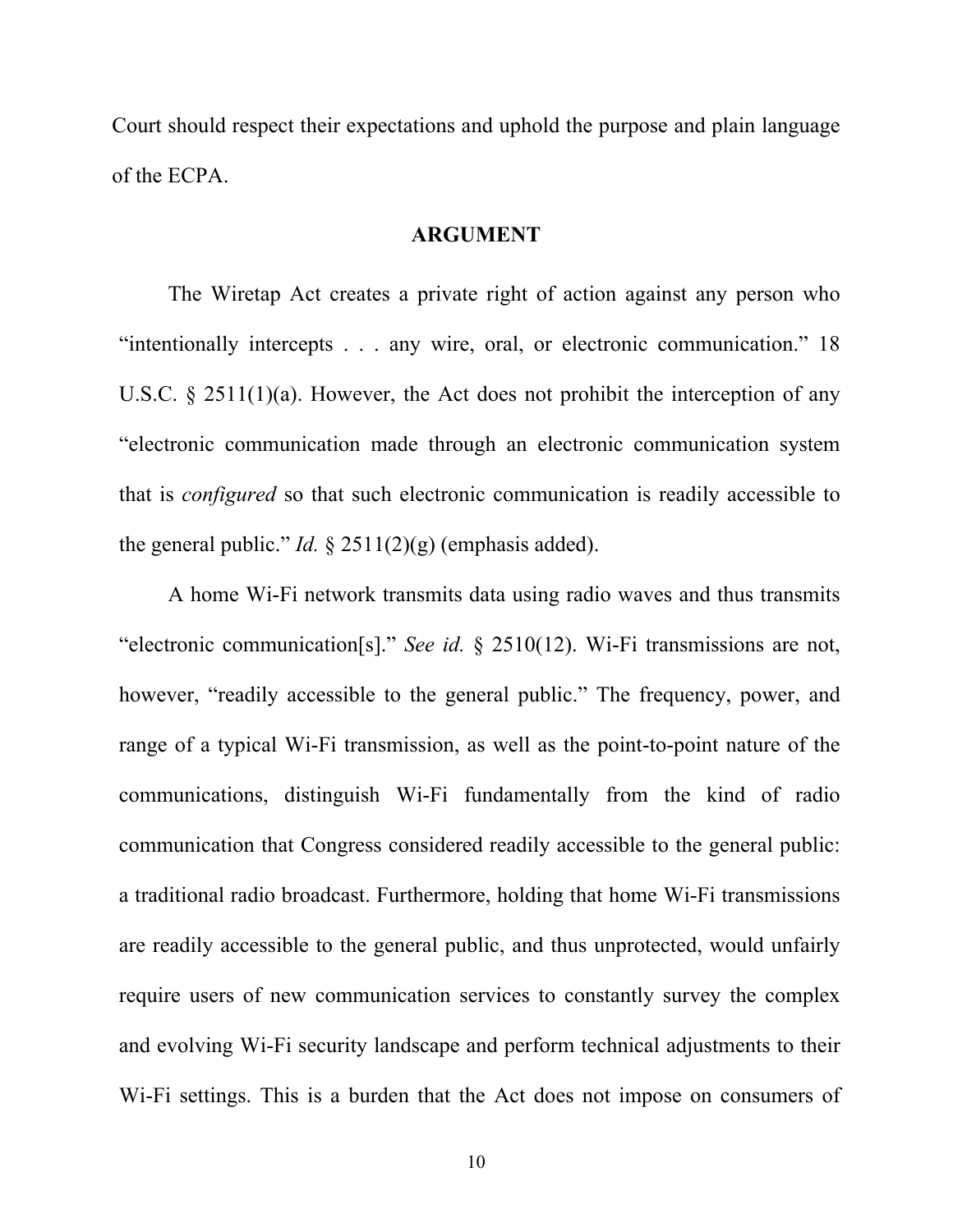similar technologies, such as wired and cellular Internet communications, and it would be unreasonable to do so here.

For the typical user, a Wi-Fi network transmits the most private types of communications—personal emails, pictures, videos, passwords, banking records, and private documents—within the confines of the home, a space where "privacy expectations are most heightened." *California v. Ciraolo*, 476 U.S. 207, 213 (1986). *See also Kyllo v. United States,* 533 U.S. 27 (2001). <sup>2</sup> This Court should uphold the district court's conclusion that these transmissions are not open to interception and collection merely because very sophisticated companies have the ability to intercept and record this information from a Wi-Fi network.

### **I. Wi-Fi Networks Enable Private Communications That Are Not Readily Accessible to the General Public**

About "one-third of US households" with broadband Internet access have a Wi-Fi network. Wi-Fi Alliance, *The State of Wi-Fi Security* (Jan. 2012). 3 Wi-Fi networks differ from traditional radio broadcasts in several ways, and they should

<sup>&</sup>lt;sup>2</sup> "While it may be difficult to refine *Katz* when the search of areas such as telephone booths, automobiles, or even the curtilage and uncovered portions of residences are at issue, in the case of the search of the interior of homes -- the prototypical and hence most commonly litigated area of protected privacy -- there is a ready criterion, with roots deep in the common law, of the minimal expectation of privacy that exists, and that is acknowledged to be reasonable." *Id*. at 34 (Holding that the use of a thermal imaging device outside the home to capture information about activity inside the home is an impermissible search.). <sup>3</sup> http://www.wi-fi.org/sites/default/files/uploads/files/wp\_State\_of\_Wi-Fi\_Security\_20120125.pdf.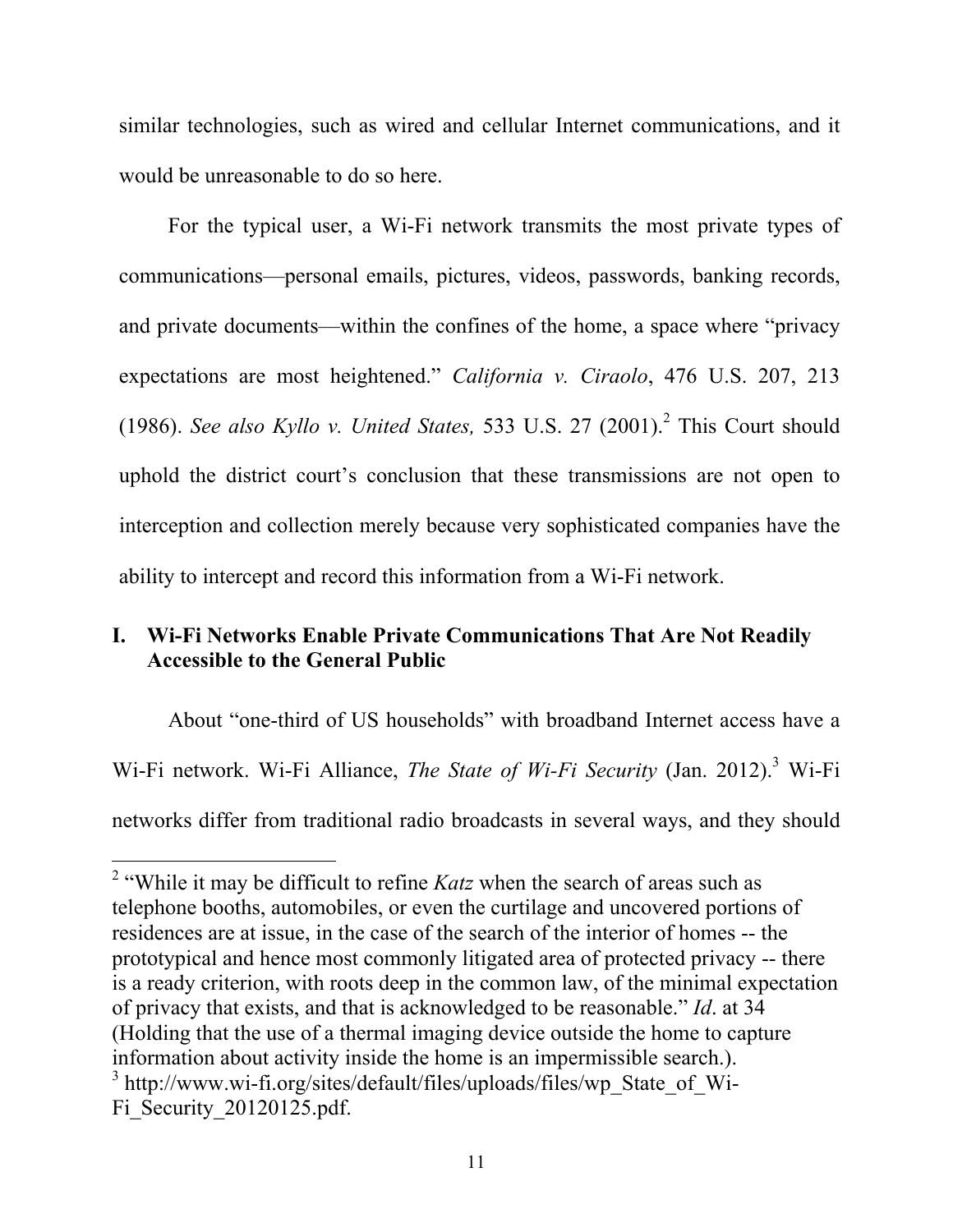not be categorized as "readily accessible to the general public" under the Wiretap Act. Wi-Fi networks transmit radio signals at higher frequencies and lower output power than traditional radio broadcasts, their operating range is comparatively limited. These networks are used by consumers to connect various household devices to each other and to the Internet. So for example, a typical user might install a Wi-Fi device in a home to connect a printer in an office with a desktop computer in a kitchen, a portable laptop, and a wireline Internet connection that leads outside the home.

Wi-Fi networks are not intended to broadcast communications to a vast, unknown, public audience. These networks are designed to deliver data from *point to point* along wireless and wired channels. Unlike a traditional radio broadcast device, a wireless device must be authenticated to send and receive point-to-point communications. Moreover, those who can overhear radio communications do not routinely record the contents of a radio broadcast. Accordingly, there is a sharp distinction between intercepting and recording the communications that travel across a Wi-Fi network and receiving the content of a traditional radio broadcast.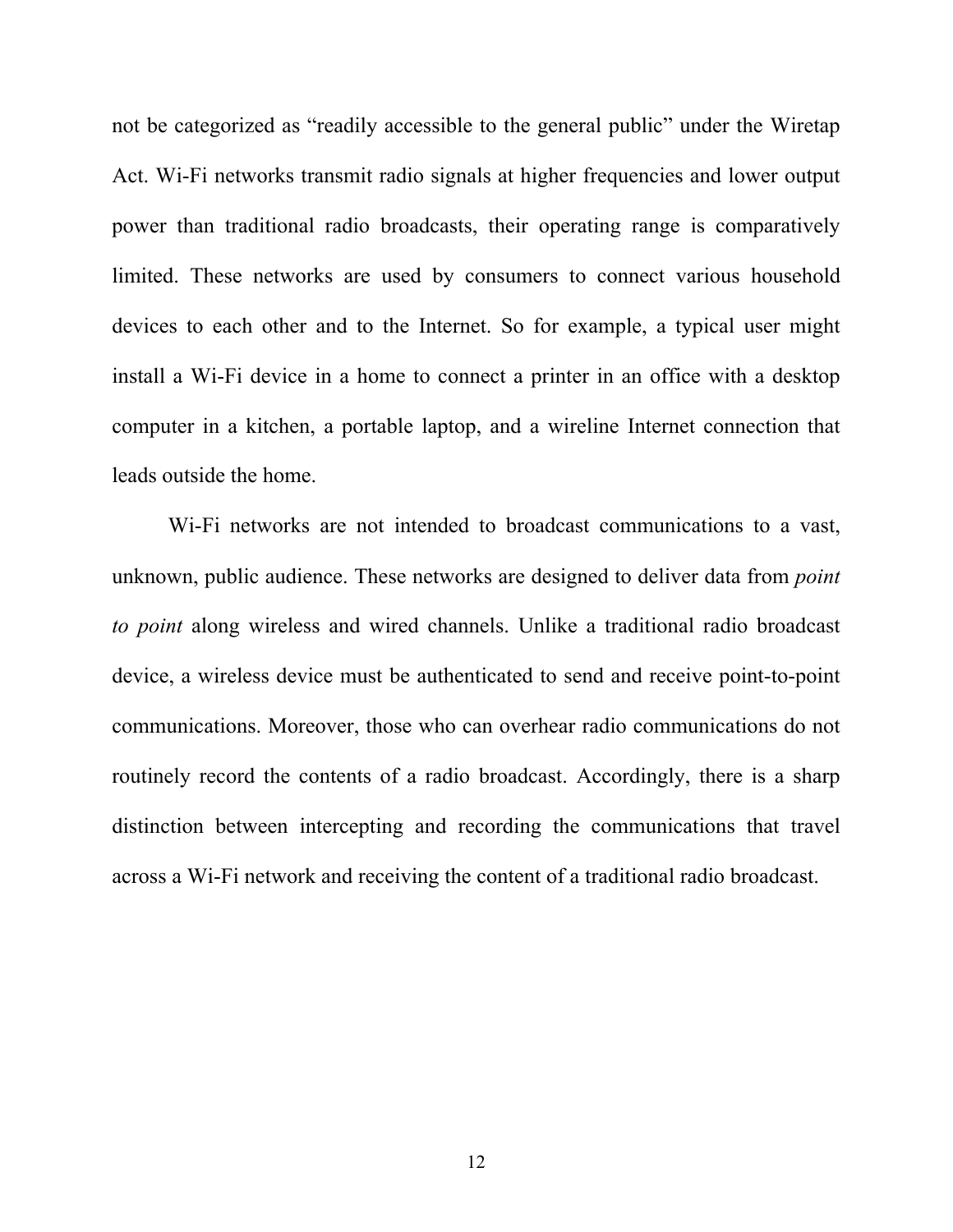#### **A. The Difference Between Wi-Fi Networks and Radio Broadcast**

Wi-Fi networks transmit signals between Wi-Fi connected devices and access points (also known as routers) using radio waves. $4$  Home Wi-Fi networks transmit signals in two FCC-unlicensed frequency bands: 2400 MHz and 5000 MHz. *See* 47 C.F.R. §§ 15.247, 15.401-407; *see also* Fed. Commc'n Comm'n, Spectrum Policy Task Force, *Report of the Unlicensed Devices and Experimental Licenses Working Group* 8, 10 (2002) (listing the unlicensed frequency ranges as 902-928 MHz, 2400-2483.5 MHz, 5150-5350 MHz, and 5725-5850 MHz).5 Whether a Wireless Local Area Networks ("WLAN") device broadcasts in the 2400 MHz band, the 5000 MHz band, or both, depends upon which of the Institute of Electrical and Electronics Engineers' (IEEE) 802.11 operating standards the

<sup>&</sup>lt;sup>4</sup> The electromagnetic spectrum is "the full range of frequencies, from radio waves to gamma rays, that characterizes light." NASA, *Imagine the Universe! Dictionary*, http://imagine.gsfc.nasa.gov/docs/dict\_ei.html#em\_waves (last updated Dec. 30, 2004). Radio waves, the form of electromagnetic radiation with the lowest energy, occupy of the portion of the electromagnetic spectrum with frequencies between .01 Megahertz (MHz) and 300,000 MHz. Nat'l Radio Astronomy Observatory, *NRAO Radio Astronomy Glossary,*

http://www.nrao.edu/imagegallery/glossary.shtml#r (last updated Nov. 21, 2007). In the United States, the Federal Communications Commission (FCC) and the National Telecommunications and Information Administration (NTIA) allocate the radio spectrum frequencies between .009 MHz and 275,000 MHz. Fed. Commc'n Comm'n, *Radio Spectrum Allocation*, http://www.fcc.gov/encyclopedia/radiospectrum-allocation (last updated Jan. 5, 2012).

<sup>5</sup> *Available at* http://transition.fcc.gov/sptf/files/E&UWGFinalReport.pdf.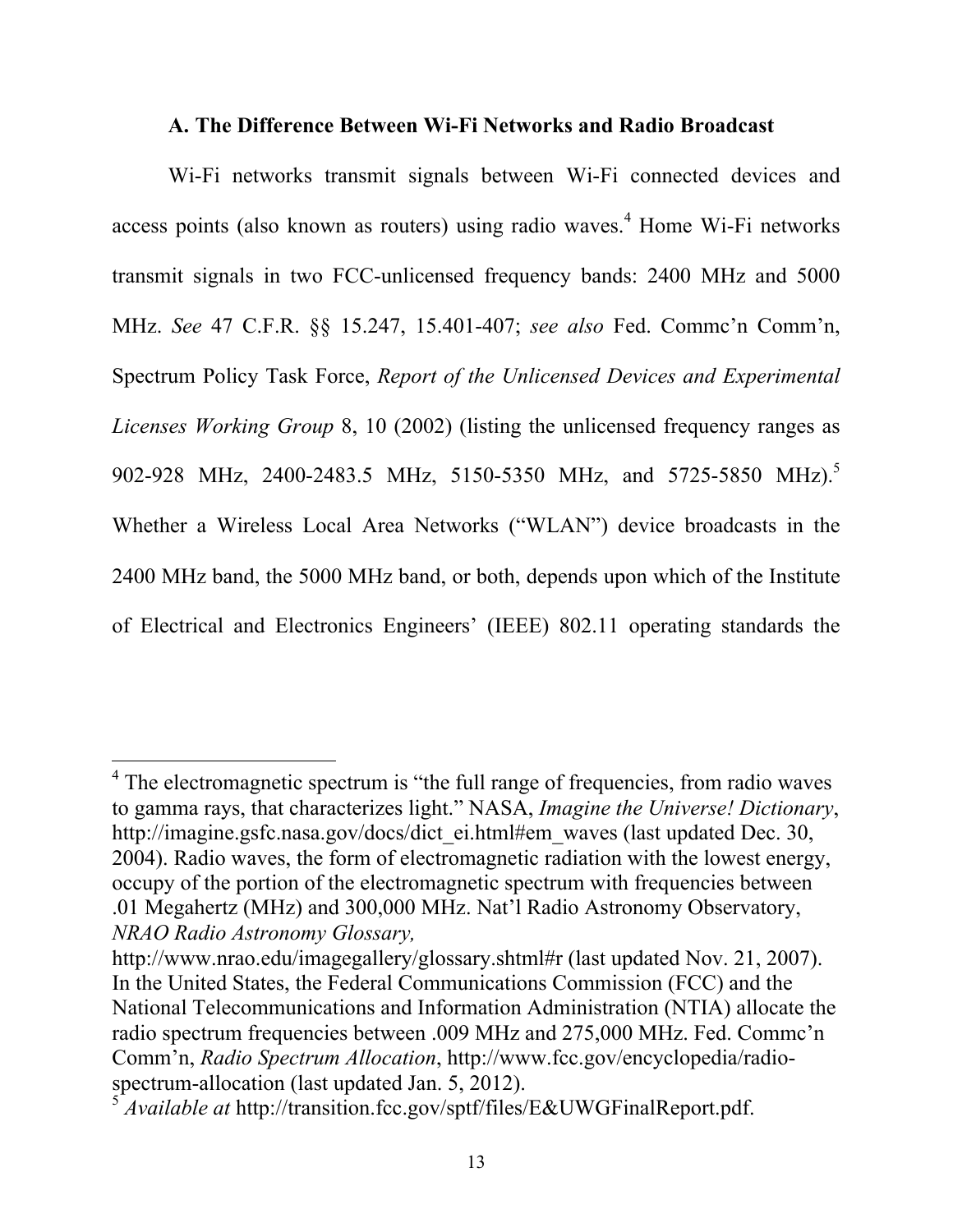device follows.<sup>6</sup> The current base standard is  $802.11$ - $2007<sup>7</sup>$  and it includes five amendments that govern international compliance and spectrum use. *See* Guido R. Hiertz et al., *The IEEE 802.11 Universe*, IEEE Commc'n Magazine, Jan. 2010, at 62,  $64.8$  The 801.11 standard defines medium access control ("MAC") and physical layer specifications. *See* IEEE Std. 802.11-2007, *supra*. The most recent amendment, 802.11n, allows for operation alternatively or concurrently in both the 2400 and 5000 MHz bands. *See* IEEE Computer Soc'y, *IEEE Standard for Information Technology - Telecommunications and Information Exchange Between Systems - Local and Metropolitan Area Networks - Specific Requirements: Part 11: Wireless LAN Medium Access Control (MAC) and Physical Layer (PHY) Specifications – Amendment 5: Enhancements for Higher Throughput* (2009) [hereinafter *IEEE Std. 802.11n-2009*].<sup>9</sup> Although the FCC does not require a

 $\frac{1}{6}$  The 802.11 series includes the general-purpose Wi-Fi 802.11a, 802.11b, 802.11g, and 802.11n standards, each of which differs slightly in bandwidth and signal frequency. *See* IEEE Standards Ass'n, *IEEE 802.11: Wireless Local Area Networks (LANs)*, http://standards.ieee.org/about/get/802/802.11.html (last visited Mar. 29, 2012). The 802.11a standard operates in the 5000 MHz band, the 802.11b and 802.11g standards operate in the 2400 MHz band, and the 802.11n standard has the capability of operating alternatively or concurrently in the 2400 and 5000 MHz bands.

<sup>7</sup> *See* IEEE Computer Soc'y, *IEEE Standard for Information Technology - Telecommunications and Information Exchange Between Systems - Local and Metropolitan Area Networks - Specific Requirements: Part 11: Wireless LAN Medium Access Control (MAC) and Physical Layer (PHY) Specifications* 1 (2007) [hereinafter *IEEE Std. 802.11-2007*].

<sup>8</sup> *Available at* http://titania.ctie.monash.edu/wireless-nets/hiertz2010.pdf.

<sup>&</sup>lt;sup>9</sup> http://standards.ieee.org/getieee802/download/802.11n-2009.pdf.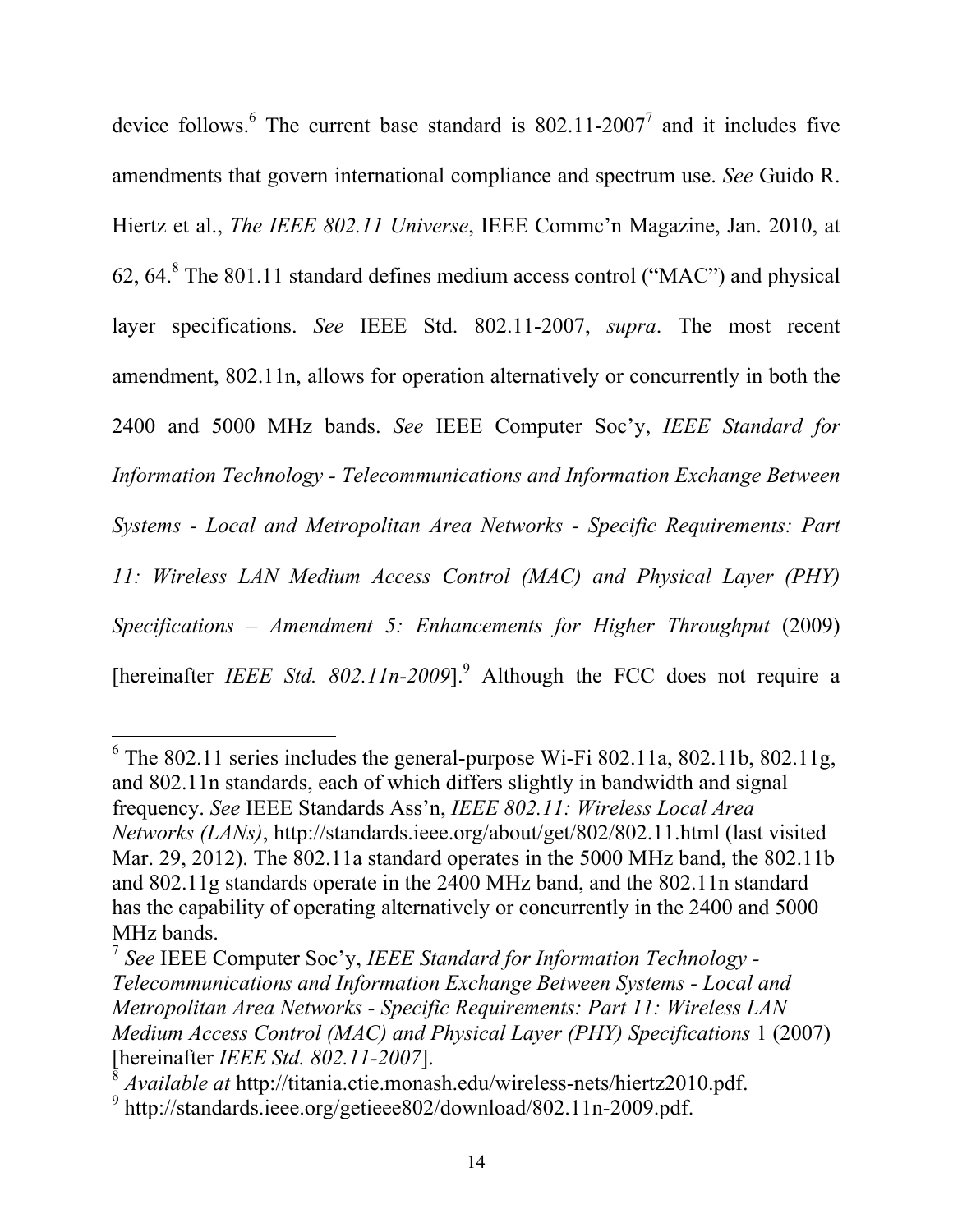license to broadcast at 2400 and 5000 MHz, the agency does limit the peak output power of such devices to 1 watt. *See* 47 C.F.R. § 15.247(b).

Other standards have been designed to provide Wi-Fi communication among devices within a broad geographic range. However, these are not the devices that are deployed by users of home Wi-Fi networks. These devices are explicitly designed to provide broad public access, which is known to the operators who must actively configure them for that purpose. Worldwide Interoperability for Microwave Access (WiMAX) and the 802.16 Wireless Metropolitan Network ("WMAN") standard upon which WiMAX is based are both designed to broadcast over a range of several miles. *See* WiMax Forum, *Resources – Frequently Asked Questions*; *<sup>10</sup>* IEEE Standards Ass'n, *IEEE 802.16: Broadband Wireless Metropolitan Area Networks (MANs)*.<sup>11</sup> The plaintiffs in this case did not use wireless devices that were designed to enable access to the general public. In fact, any person creating a home wireless network would not use such a device precisely because they would not intend to enable broad public access.

In contrast, traditional radio broadcasts like AM, FM, and Citizens Band (CB) radio, transmit analog signals using different frequencies and power levels. AM radio broadcasts in the 0.535-1.605 MHz range, FM radio broadcasts in the 88

 $10$  http://www.wimaxforum.org/resources/frequently-asked-questions (last visited Mar. 29, 2012).

<sup>&</sup>lt;sup>11</sup> http://standards.ieee.org/about/get/802/802.16.html (last visited Mar. 29, 2012).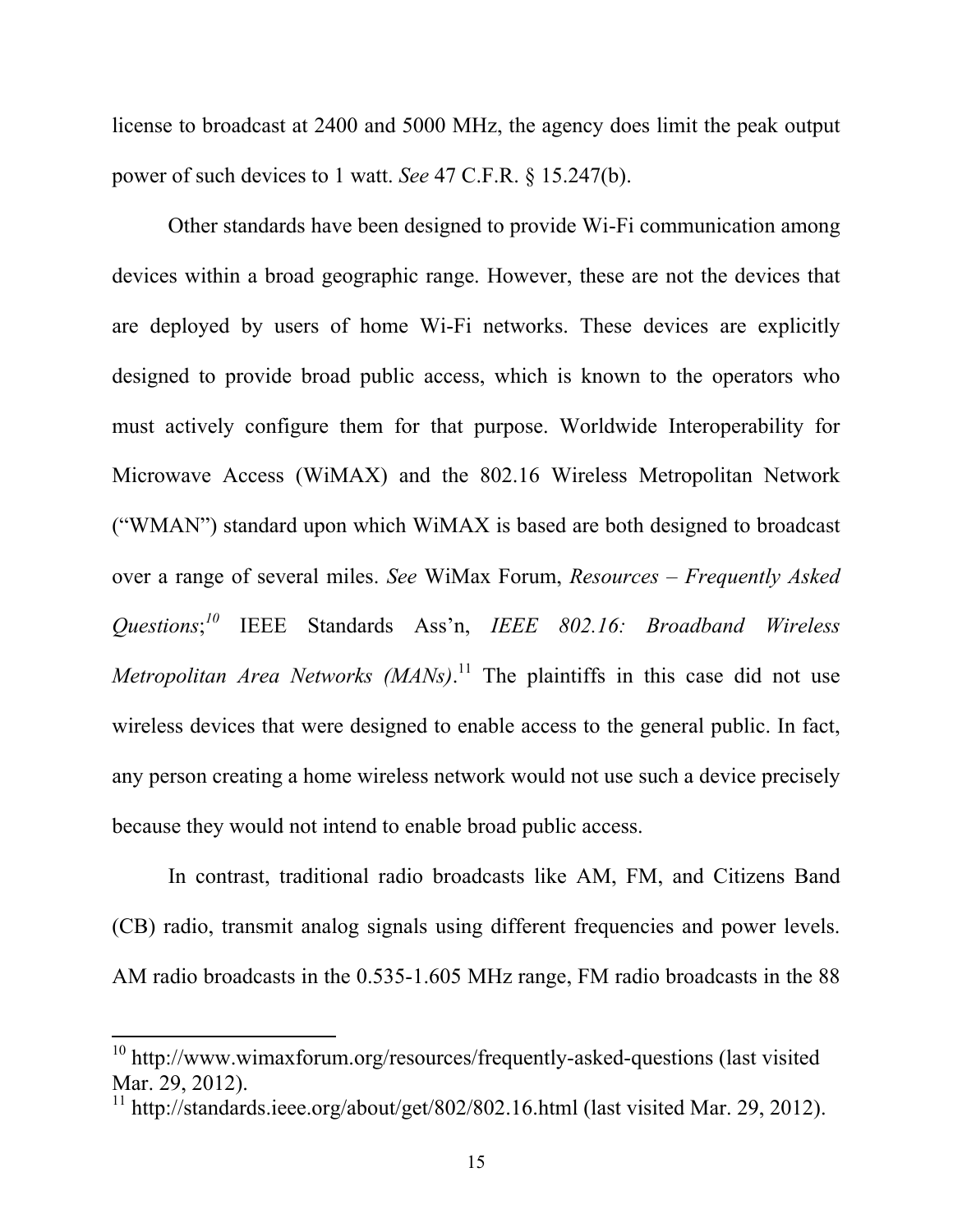MHz-108 MHz range, and CB radio broadcasts in the 26.965-27.405 MHz range. *See* U.S. Dep't of Commerce, Nat'l Telecomm. & Info. Admin., *United States Frequency Allocations* (2003);<sup>12</sup> *see also* 47 C.F.R. § 2.106 (describing frequency bands for traditional radio broadcasting: 530-1610 kHz for AM radio; 5.9-26.1 MHz for shortwave radio; 26.965-27.405 MHz for CB radio; 54-88 MHz for TV channels; and 88-108 MHz for FM radio). Traditional radio broadcasts also greatly exceed the 1-watt power limit placed upon Wi-Fi devices. For example, the operating power of FCC-licensed AM radio stations ranges from 250 to 50,000 watts, while the operating power of FCC-licensed FM radio stations ranges from 6000 to 100,000 watts. *See* Fed. Commc'n Comm'n, *Encyclopedia – FM Broadcast Station Classes and Service Contours*; <sup>13</sup> *see also* Fed. Commc'n Comm'n, *Encyclopedia – AM Broadcast Station Classes; Clear, Regional, and Local*. 14

### **B. Residential Wi-Fi Networks Are Designed and Used to Enable Internet Connectivity Within the Home**

Although both Wi-Fi networks and traditional radio broadcasts transmit information using radio waves, the power and range of each technology affects the degree to which the communications are publicly available. Radio waves attenuate

<sup>&</sup>lt;sup>12</sup> Available at http://www.ntia.doc.gov/files/ntia/publications/2003-allochrt.pdf.

<sup>&</sup>lt;sup>13</sup> http://www.fcc.gov/encyclopedia/fm-broadcast-station-classes-and-servicecontours (last visited Mar. 29, 2012).

<sup>14</sup> http://www.fcc.gov/encyclopedia/am-broadcast-station-classes-clear-regionaland-local-channels (last visited Mar. 29, 2012).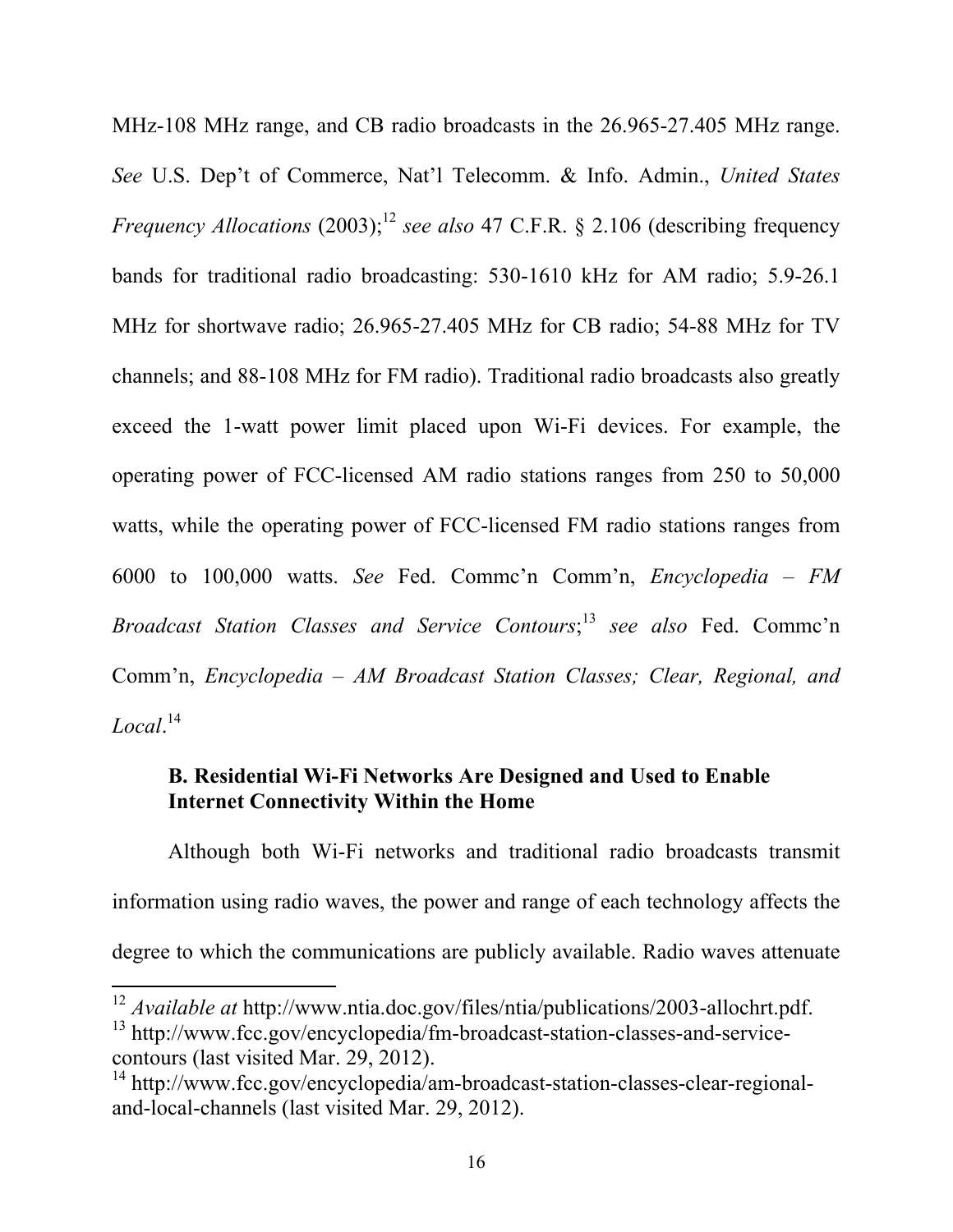with the square of frequency and the square of distance. John A. Stine & David L. Portigal, MITRE Corp., *An Introduction to Spectrum Management* 1-29 (2004). A 400 MHz signal, for example, will be 100 times weaker at the same distance than a 40 MHz signal. *Id.* Thus, lower frequency signals are much better suited for longdistance propagation. The attenuation of a radio signal also depends upon the power (expressed in decibels (dB) or watts) with which it is initially broadcast. For a signal broadcast at any given frequency, the loss of energy increases with distance. Fed Commc'n Comm'n, Pub. Safety & Homeland Sec. Bureau, *Techtopics – Tecy Topic 17: Propagation Characterization*. 15 For example, a 450 MHz signal loses about 14 dB as it travels between 10 and 50 miles from the source. *Id.* A host of additional factors also affect signal loss, such as the presence of physical objects such as buildings or foliage, and the medium of transmission. *Id.*

Traditional radio broadcasts transmit information using relatively highpower, low-frequency signals that degrade less than the low-power, high-frequency signals used by Wi-Fi devices. Thus, AM radio stations can have a service range of up to 100 miles, while individual Wi-Fi access points have a range of 70-300 feet. *See* Fed. Commc'n Comm'n, *Encyclopedia – Why AM Radio Stations Must Reduce* 

 $15$  http://transition.fcc.gov/pshs/techtopics/techtopics17.html (last visited Mar. 29, 2012).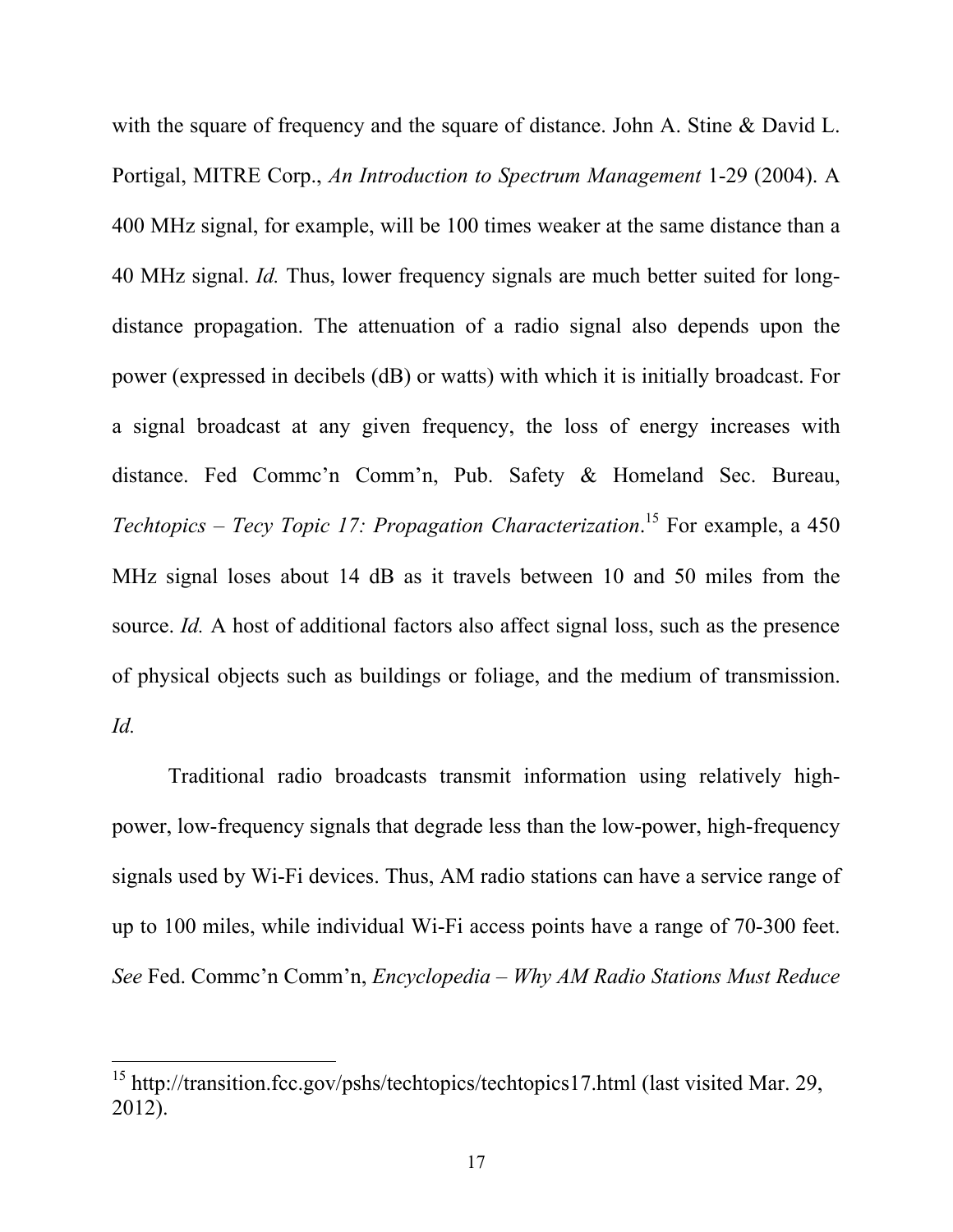*Power, Change Operations, or Cease Broadcasting at Night*; <sup>16</sup> *see also* Michael

Richardson & Patrick Ryan, *Wi-Max: Opportunity or Hype?*, 4th Ann. Proc. ITERA Conf., 2006. 17

Consumer use of and attitudes toward Wi-Fi technology is consistent with these limitations on range. Most consumers use Wi-Fi to connect various devices to each other and to the Internet within the home. Wi-Fi Alliance, a non-profit industry association, describes the typical use of a Wi-Fi network:

Wi-Fi networks allow multiple users to wirelessly access shared resources such as computers, printers, servers and broadband Internet connections. . . . The broadband modem connects the network to the Internet through a service provider (e.g. cable or DSL). . . . Wi-Fi networks can include traditional computer equipment like laptops and printers, but can also include a growing range of consumer electronics including televisions, cameras, gaming consoles, media players and mobile phones.

Wi-Fi Alliance, *Discover and Learn – Simple Home Network* (2012). 18 Not surprisingly, users of home Wi-Fi expect that communications sent over their networks will remain private. A recent survey by the Wi-Fi Alliance found that 97% of users surveyed expected that the data on their devices and networks would

<sup>16</sup> http://www.fcc.gov/encyclopedia/why-am-radio-stations-must-reduce-powerchange-operations-or-cease-broadcasting-night (last visited Mar. 29, 2012).

<sup>17</sup> *Available at* http://lms.uni-mb.si/~meolic/ptk-seminarske/wimax.pdf.

<sup>&</sup>lt;sup>18</sup> http://www.wi-fi.org/discover-and-learn/simple-home-network (last visited Mar. 29, 2012).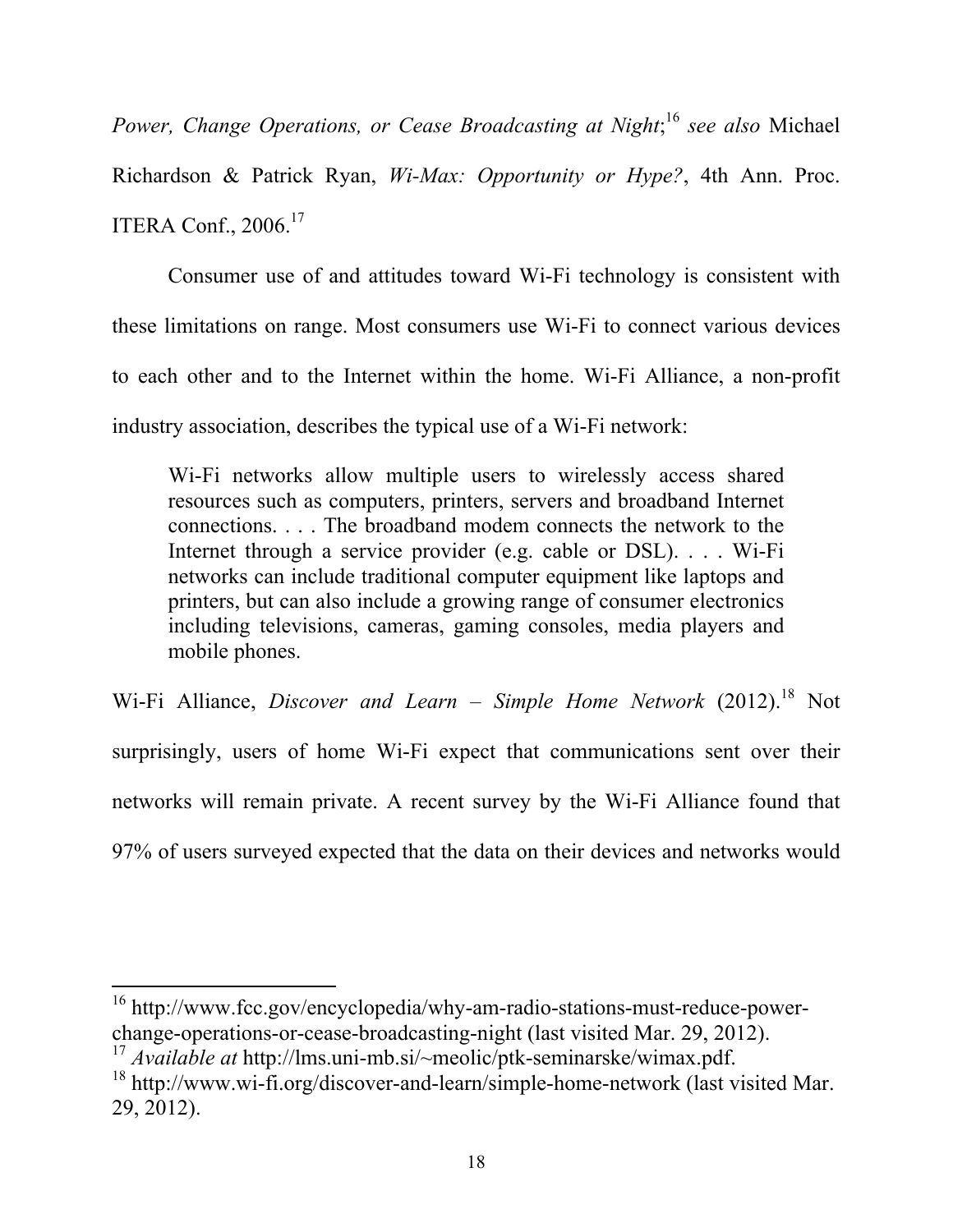be safe and secure. Press Release, Wi-Fi Alliance, *Wi-Fi Security Barometer Reveals Large Gap Between What Users Know and What They Do* (Oct. 5, 2011).<sup>19</sup>

User behavior also reveals a clear distinction between connecting to a Wi-Fi network to gain access to the Internet and intercepting the content of communications being transmitted using a Wi-Fi network. Approximately 32% of Internet users admitted to accessing and using the non-password protected Wi-Fi networks of their neighbors for the purpose of gaining access to the Internet. Press Release, Wi-Fi Alliance, *Make Security a Priority in 2011: Protect Your Personal Data on Wi-Fi Networks* (Feb. 2, 2011). <sup>20</sup> However, there is no indication that a similar percentage of Internet users have the interest, or the technical capability, to intercept and download the Internet communications of others In fact, among those who defend "piggybacking" off of others' Wi-Fi networks, this distinction is used as a justification for the moral permissibility of the practice. *See* Eric Bangeman, *The Ethics of "Stealing" a WiFi Connection*, Ars Technica (Jan. 9, 2008) ("If the WiFi waves come to you and can be accessed *without hacking*, there should be no question that such access is legal and morally OK") (emphasis added).<sup>21</sup>

<sup>&</sup>lt;sup>19</sup> http://www.wi-fi.org/media/press-releases/wi-fi%C2%AE-security-barometerreveals-large-gap-between-what-users-know-and-what.

<sup>&</sup>lt;sup>20</sup> http://www.wi-fi.org/media/press-releases/make-security-priority-2011-protectyour-personal-data-wi-fi%C2%AE-networks.

 $^{21}$  http://arstechnica.com/security/news/2008/01/the-ethics-of-stealing-a-wificonnection.ars.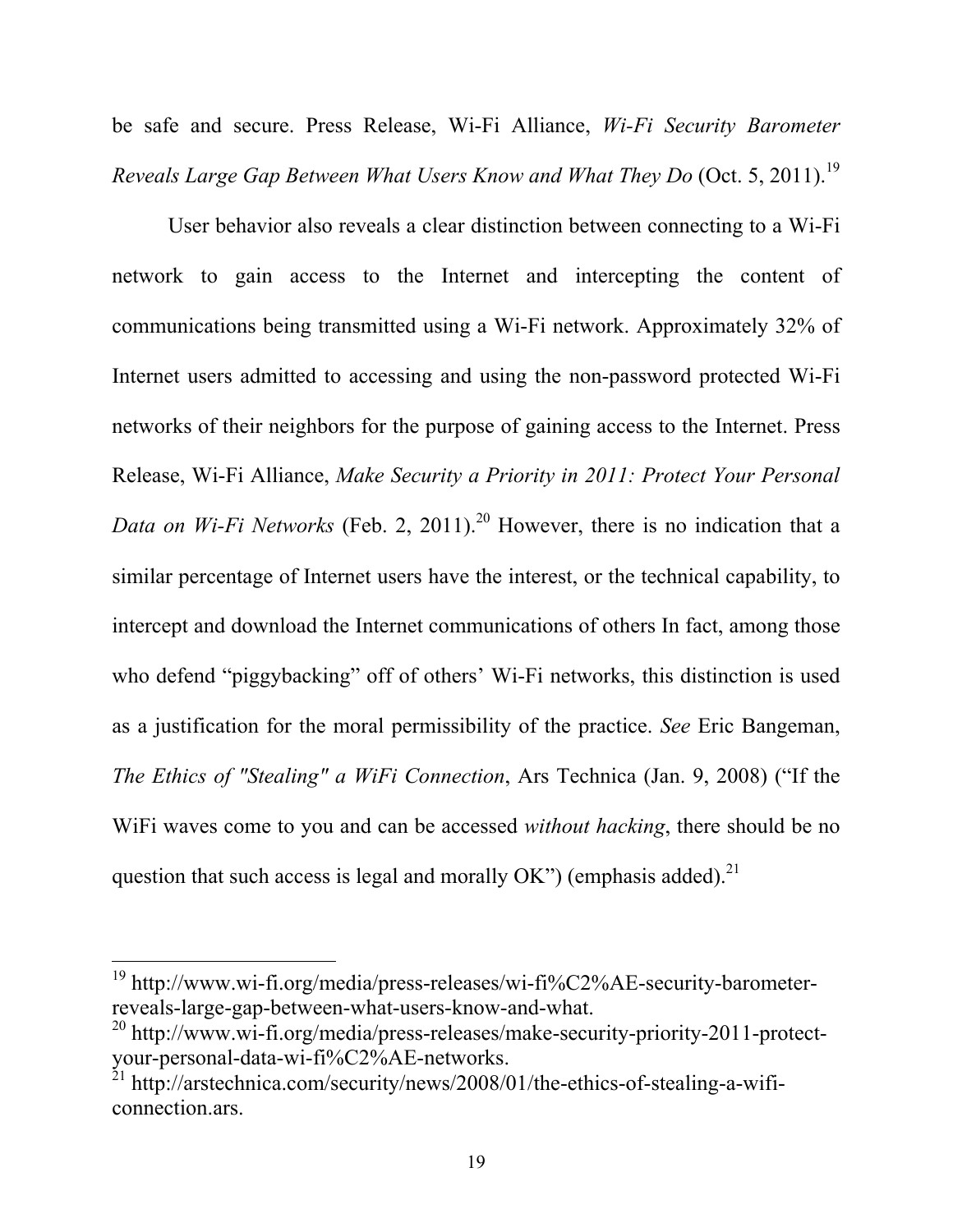Many commercial businesses, particularly those trying to generate walk-in traffic, such as coffee shops, may choose to create a public Wi-Fi hotspot to attract customers. Starbucks, for example, now offers free Wi-Fi to customers. Press Release, Starbucks, *Starbucks Turns on Free Wi-Fi for Customers July 1st* (Jun.  $29$ ,  $2010$ ).<sup>22</sup> As Starbucks states, this service is aimed at members of the public, namely, customers of Starbucks. *See id.* Yet Wi-Fi hotspots have the same service range limitations as home networks. As with home Wi-Fi networks, users of Wi-Fi hotspots expect privacy in their communications. When accessing the Internet using a public hot spot, only 18 % of users surveyed by Wi-Fi Alliance reported using Virtual Private Network ("VPN") tool.<sup>23</sup> Press Release, Wi-Fi Alliance, Wi-*Fi Security Barometer Reveals Large Gap Between What Users Know and What*  They Do (Oct. 5, 2011).<sup>24</sup> Other studies reveal that public Wi-Fi users do not expect that the content of their communications will be intercepted. Predrag Klasnja et al., *When I Am On Wi-Fi I Am Fearless*: *Privacy Concerns & Practices in Everyday Wi-Fi Use*, 27th Proc. Int'l CHI 1993 (2009) (finding that public Wi-Fi users thought that hacking required a great deal of skill and thus was unlikely to

<sup>&</sup>lt;sup>22</sup> http://news.starbucks.com/article\_display.cfm?article\_id=411.

 $23$  A VPN is "[a] network layer encryption scheme that allows remote clients to securely connect to their corporate networks using the Internet." Wi-Fi Alliance, *Glossary – VPN*, http://www.wi-fi.org/knowledge-center/glossary/vpn (last visited Mar. 29, 2012).<br><sup>24</sup> http://www.wi-fi.org/media/press-releases/wi-fi%C2%AE-security-barometer-

reveals-large-gap-between-what-users-know-and-what.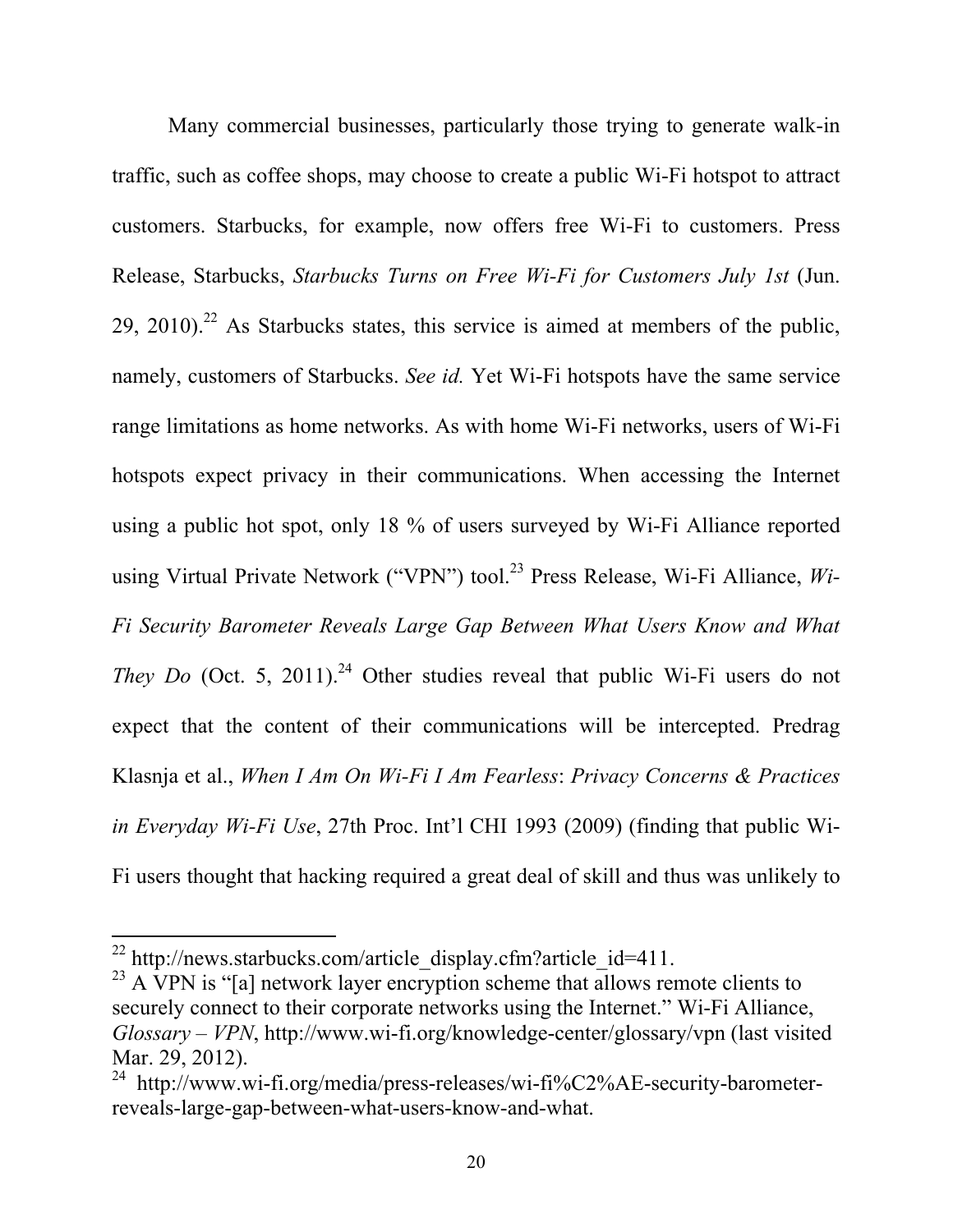happen to them).<sup>25</sup> Finally, the distinction between unauthorized access to a Wi-Fi *network* and unauthorized access to the *content* of a Wi-Fi transmission applies in the context of Wi-Fi hotspots as well. Users may access a public Wi-Fi hotspot to gain access to the Internet, but that is not the same as intercepting and downloading the communications of others who use the Wi-Fi hotspot.

In contrast to private Wi-Fi communications, traditional radio broadcasts are accessible to the general public. A traditional FM radio station can reach all potential listeners within 68 kilometers of the transmitter. Fed. Commc'n Comm'n, *Encyclopedia – FM Broadcast Station Classes and Service Contours*. Thus, a radio broadcast in located in Los Angeles could reach 10.9 million people. *See* Arbitron, *Radio Market Rankings: Spring 2012*. 26 Unlike Wi-Fi, there is no distinction between listening to a traditional radio broadcast network and "intercepting" the content of that broadcast. Accessing a radio station that broadcasts at a frequency of 89.3 MHz, such as Southern California Public Radio,  $2^7$  necessarily involves intercepting the content of the communications broadcast by that radio station.

### **C. All Wi-Fi Networks Require Authentication and Wi-Fi Communications Are Necessarily Encoded**

Wi-Fi networks enable communications between authorized devices in a digitally encoded format. Unlike traditional radio broadcasts, Wi-Fi networks are

<sup>&</sup>lt;sup>25</sup> *Available at* http://dl.acm.org/citation.cfm?id=1519004.

 $^{26}$  http://www.arbitron.com/home/mm001050.asp (last updated Mar. 28, 2012).

 $27 \text{ http://www.scpr.org/}.$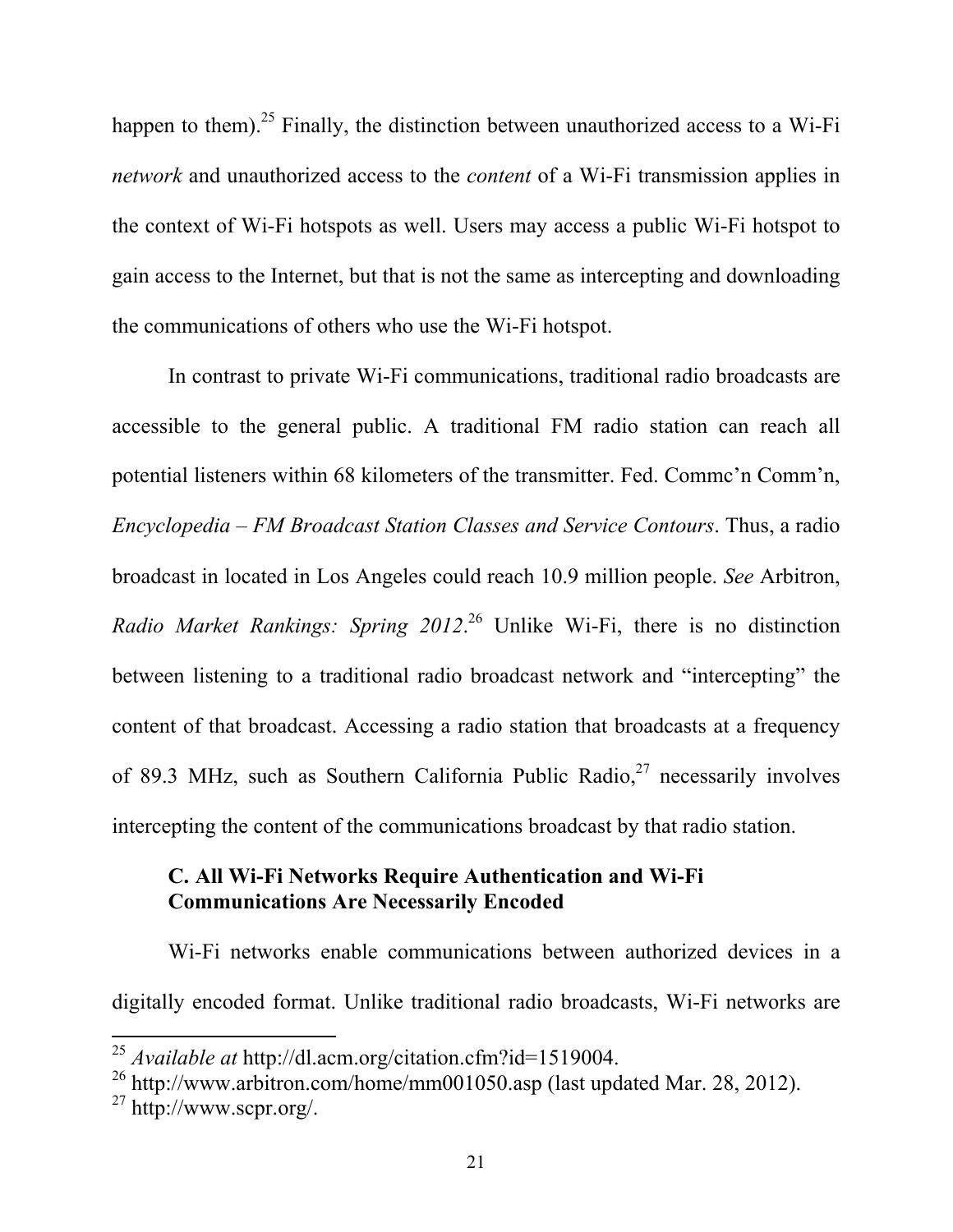designed to deliver data from point to point along wireless and wired channels. The signals sent from Wi-Fi devices are not intended for a broad audience, they are engineered to deliver messages quickly and efficiently to a specific destination. These signals are not "readily accessible to the general public" in any normal interpretation of the phrase.

The IEEE 802.11 standard specifies the basic operating parameters of all Wi-Fi networks. A Wi-Fi network is built around a basic service set ("BSS"), which in its most common deployment involves wireless stations connecting to an Access Point. Feyza Keceli et al., *Achieving Fair TCP Access in the IEEE 802.11 Infrastructure Basic Service Set*, IEEE Int'l Conf. on Commc'n, 2008. 28 In order to join a BSS, a wireless device must synchronize and become associated with the Wi-Fi network. IEEE Std. 802.11-2007, *supra*, at 25. The AP dictates the synchronization parameters that each wireless device adopts in order to join the BSS. *See id.* at 424. The AP controls the authentication of each device on the Wi-Fi network, and allows authenticated devices to associate with and use the network. *See* Intel, *Understanding IEEE\* 802.11 Authentication and Association*. 29

There are two types of authentication in a Wi-Fi network, Open System Authentication and Shared Key Authentication. *See* Jyh-Cheng Chen et al.,

<sup>&</sup>lt;sup>28</sup> Available at http://newport.eecs.uci.edu/~ayanoglu/TCPFairnessICC08.pdf. <sup>29</sup> http://www.intel.com/support/wireless/wlan/sb/CS-025325.htm (last visited Mar. 27, 2012).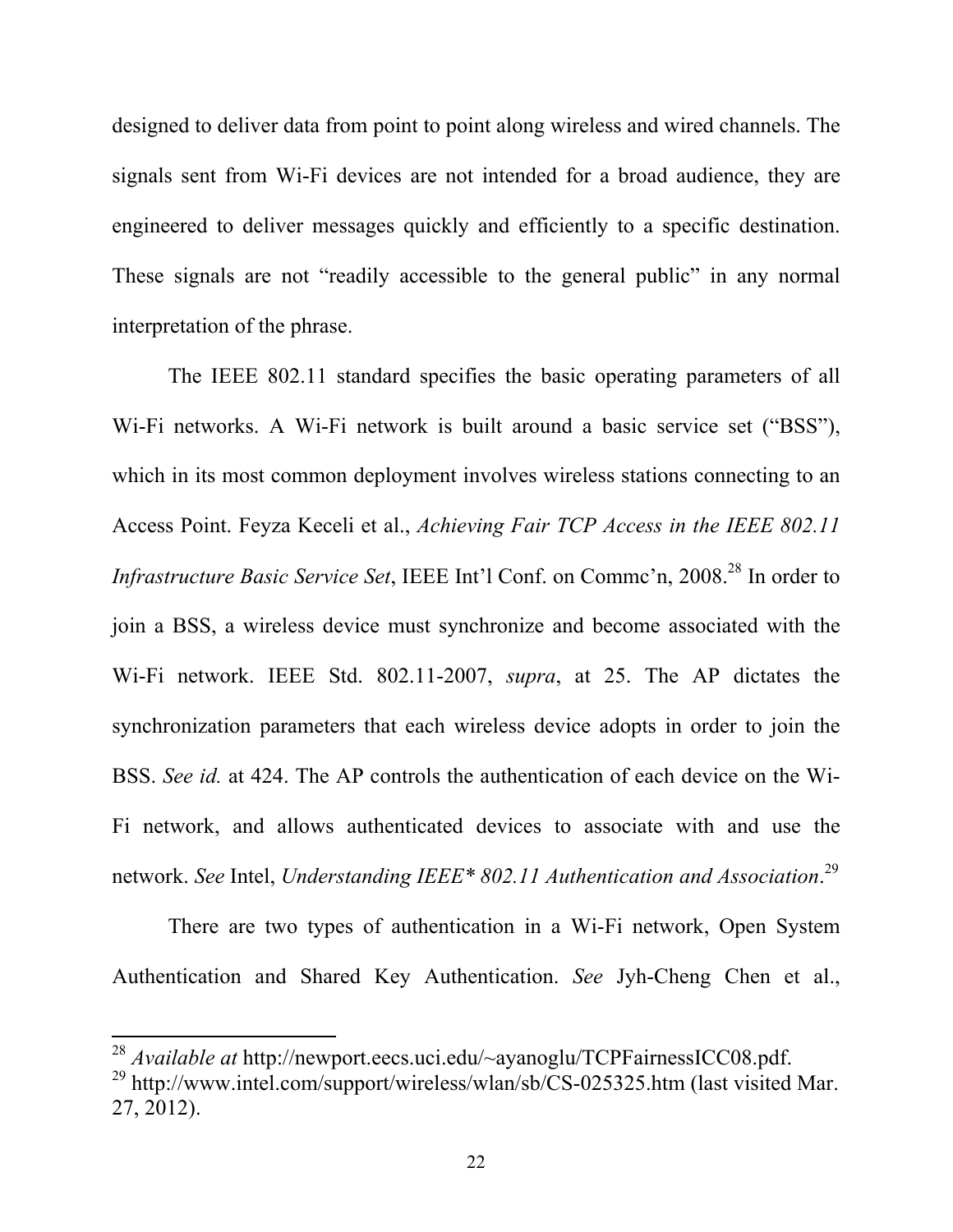*Wireless LAN Security and IEEE 802.11i*, IEEE Wireless Commc'n, Feb. 2005, at 27.<sup>30</sup> Regardless of the method used, no wireless device can associate with and communicate over a Wi-Fi network until it has been authenticated. *See* IEEE Std. 802.11-2007, *supra*, at 473, Fig. 11-6. Open System Authentication, which is the default authentication algorithm for devices sold before the 2007 802.11 standard revision, involves a two-step process of (1) identification/request and (2) authentication. *Id.* at 161. Once a device has been authenticated and associated, it can communicate directly with other devices on the LAN and connect to the Internet through the AP. *See O&A: Wi-fi Explained*, BBC News, Mar. 8, 2006;  $31$ IEEE Std. 802.11-2007, *supra*, at 35 ("Before a STA is allowed to send a data message via an AP, it shall first become associated with the AP.").

The devices on a Wi-Fi network communicate via encoded messages $32$  sent to a specific destination over the wireless channel. *See* IEEE Std. 802.11-2007, *supra*, at 51. The data transferred over Wi-Fi networks is encapsulated into frames at the Logical Link Control sublayer according to the current IEEE International Standard. *See* IEEE Computer Soc'y, *IEEE Standard for Information Technology -*

<sup>&</sup>lt;sup>30</sup> Available at

http://gicl.cs.drexel.edu/people/regli/Classes/CS680/Papers/802.11/Security/01404 570.pdf.

<sup>31</sup> *Available at* http://news.bbc.co.uk/2/hi/technology/4758722.stm (last visited Mar. 27, 2012).

 $32$  Messages are referred to in the standard as MAC service data units ("MSDUs"). The actual transfer occurs at the PHY layer using radio signals. *See* IEEE Std. 802.11-2007, *supra*, at 1.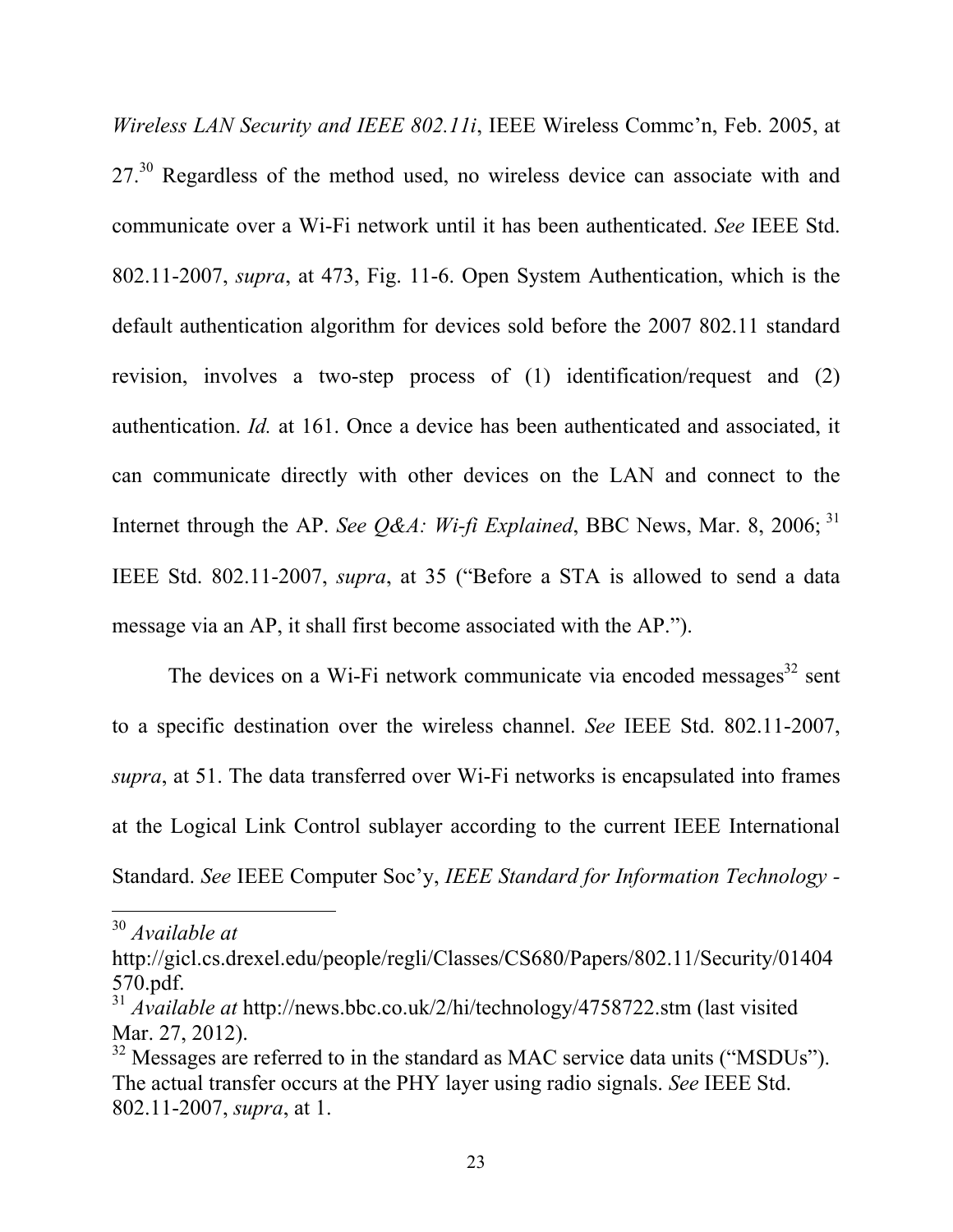*Telecommunications and Information Exchange Between Systems - Local and Metropolitan Networks - Specific Requirements: Part 2: Logical Link Control* 1 (1998) [*hereinafter* ISO/IEC 8802-2: 1998].33 The data frames are fragmented according to size and priority, and then transferred over the Wi-Fi network to a specific destination. *See* IEEE Std. 802.11-2007, *supra*, at 55, Fig. 6-1.

At no point during the process of communicating over a Wi-Fi network is the above-mentioned data "reasonably accessible to the general public." In order to communicate with the network, the wireless device must first initiate a connection and associate, and then send encapsulated and encoded data over the network to a specific destination. This data is directly addressed to its destination, and is not intended to be available to other devices. A traditional analog radio device would have no way of distinguishing this data from random noise. The only way this data can be intercepted is with advanced network and computing technology that can re-package fragmented messages in an unknown encoded format. This process is entirely different than the amateur radio broadcast interception at issue in the Wiretap Act exception, 18 U.S.C. § 2511(2)(g)(i) (2011).

<sup>&</sup>lt;sup>33</sup> Available at

http://www.signallake.com/publications/1998802.2LogicalLinkControl.pdf.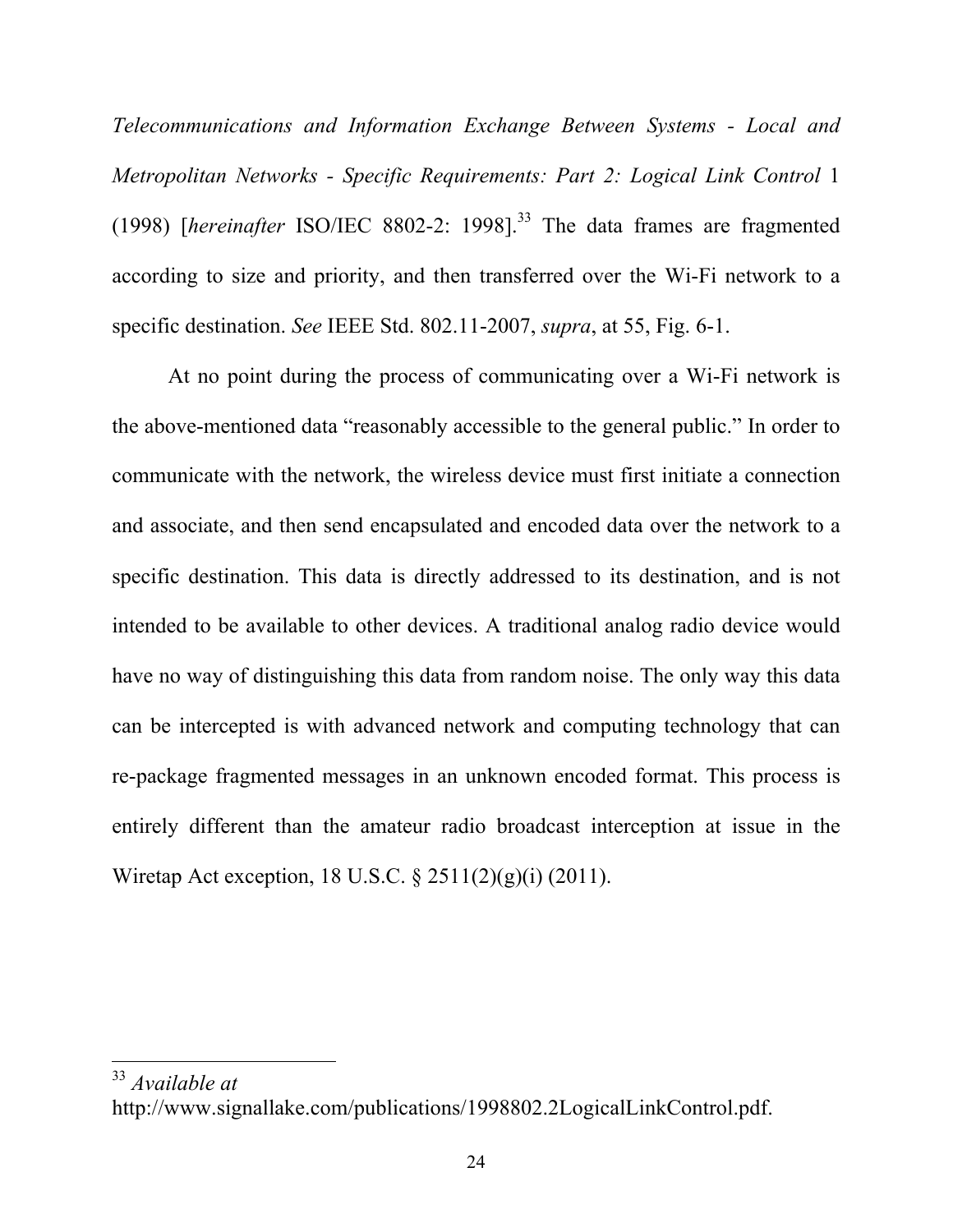### **II. Because Wi-Fi Security Standards Are Subject to Constant Change, the ECPA Protects Both Encrypted and Unencrypted Wi-Fi Communications Against Unlawful Interception**

Consumers continue to rely on network technologies that lack adequate security safeguards. Many users have purchased network devices that do not support the most advanced security standards. Other users rely on default configurations that their devices have out of the box. And even sophisticated users acknowledge that their communications devices will be subject to attack. But in none of these scenarios would users reasonably concede that they have made the contents of their Internet communications publicly available to others. In this respect, communications over unencrypted wireless networks are no different from other Internet communications. When users send e-mail, web searches, or enter sensitive personal passwords and financial information over unencrypted connections, they certainly do not intend to broadcast that information to the public. In all cases the users face the risk that an unauthorized party might intercept their communications, and it is in precisely these cases that the Wiretap Act was intended to provide legal protection. Said differently, if these new services provided absolute physical protection for users, there would be no need for additional legal protection. Just as burglary remains a crime whether or not the front door is bolted, privacy laws protect users when the locks are not sufficient.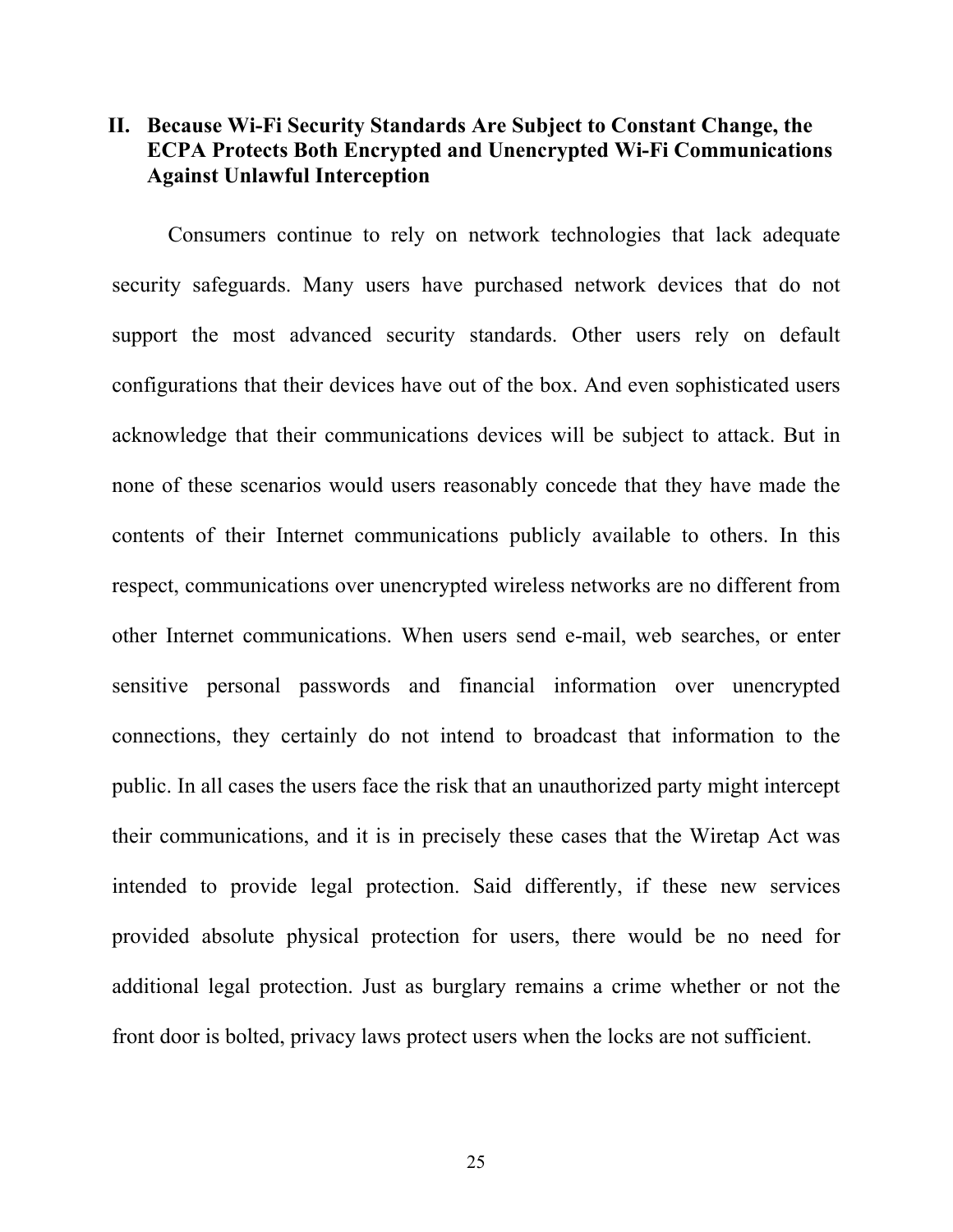# **A. Truly Secure Wi-Fi Encryption Standards Do Not Exist, and Users Cannot Be Expected to Keep Up with the Most Current Interim Standards**

Most Wi-Fi equipment ships with the security features disabled. Wi-Fi Alliance, *Discover and Learn – Security*. 34 Most APs are "shipped with a default network name (SSID), and administrative credentials (username and password) to make configuration as simple as possible." *Id.* Many users never create passwords for their Access Points, and those who do often fail to create strong passwords. *See* Press Release, Wi-Fi Alliance, *Wi-Fi Security Barometer Reveals Large Gap Between What Users Know and What They Do* (Oct. 5, 2011) , (finding that "only 59 percent of users have implemented passwords meeting basic criteria for strength and privacy"). $35$  However, even strong passwords are often insufficient to protect the privacy and security of Wi-Fi communications. In the past, Wi-Fi protections have either failed to protect users or created new vulnerabilities.

To address early Wi-Fi security flaws, the Wired Equivalent Privacy (WEP) standard was ratified by the IEEE in 1999 as part of the 802.11 standard. *See* IEEE Computer Soc'y, *Information Technology - Telecommunications and Information Exchange Between Systems - Local and Metropolitan Area Networks - Specific Requirements: Part 11: Wireless LAN Medium Access Control (MAC) and* 

 $34$  http://www.wi-fi.org/discover-and-learn/security (last visited Mar. 29, 2012).

<sup>35</sup> http://www.wi-fi.org/media/press-releases/wi-fi%C2%AE-security-barometerreveals-large-gap-between-what-users-know-and-what.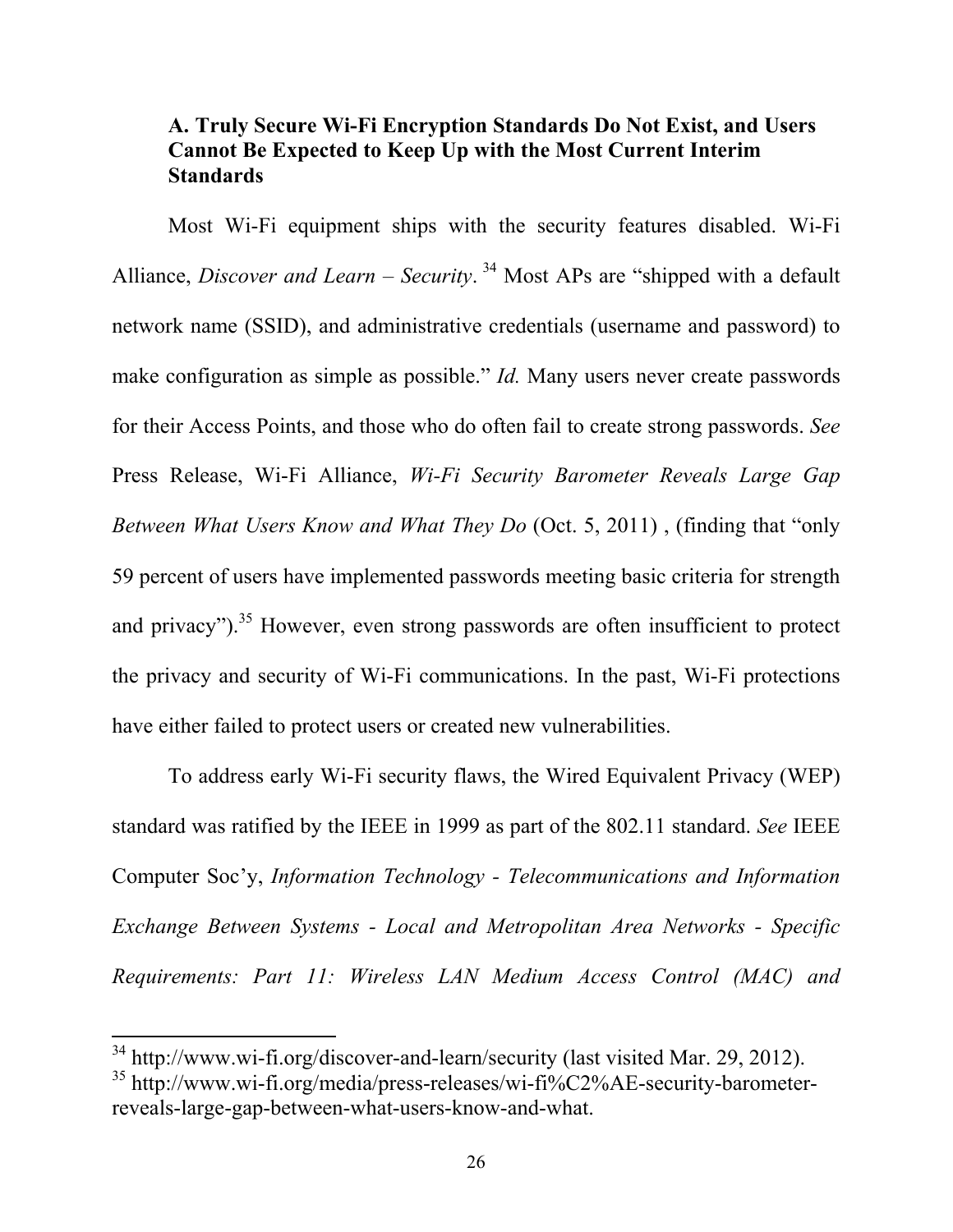*Physical Layer (PHY) Specifications* 1 (1999) [hereinafter *IEEE Std. 802.11- 1999*].36 WEP was designed to encrypt communications transmitted on wireless networks to protect their content from interception by unauthorized users. Rajiv C. Shah & Jay P. Kesan, *Analyzing Information Technology & Societal Interactions: A Policy Focused Theoretical Framework* 28 (2007) (Ill. Pub. Law Research Paper No. 07-12).<sup>37</sup> Almost immediately, however, fatal vulnerabilities in the security of the WEP standard were discovered. *See* Nikita Borisov, Ian Goldberg, & David Wagner, *Intercepting Mobile Communications: The Insecurity of 802.11*, 7th Int'l Conf. on Mobile Computing & Networking (2001); *see also* Jessey Walker, *Unsafe at Any Key Size: An Analysis of the WEP Encapsulation* (IEEE 802.11 Committee No. 362, 2000) ("In particular, as currently defined, WEP's usage of encryption is a fundamentally unsound construction; the WEP encapsulation remains insecure whether its key length is 1 bit or 1000 or any other size whatsoever, and the same remains true when any other stream cipher replaces  $RC4."$ ;<sup>38</sup> Guillaume

<sup>&</sup>lt;sup>36</sup> Available at http://www.cs.uiuc.edu/homes/haiyun/cs598hl/papers/802.11-1999.pdf.

<sup>&</sup>lt;sup>37</sup> *Available at* http://papers.ssrn.com/sol3/papers.cfm?abstract\_id=1028129. <sup>38</sup> *Available at*

https://mentor.ieee.org/802.11/documents?n=2&o=6a0d1d2d3d4a5a7d8a9a&is\_ye ar=2000.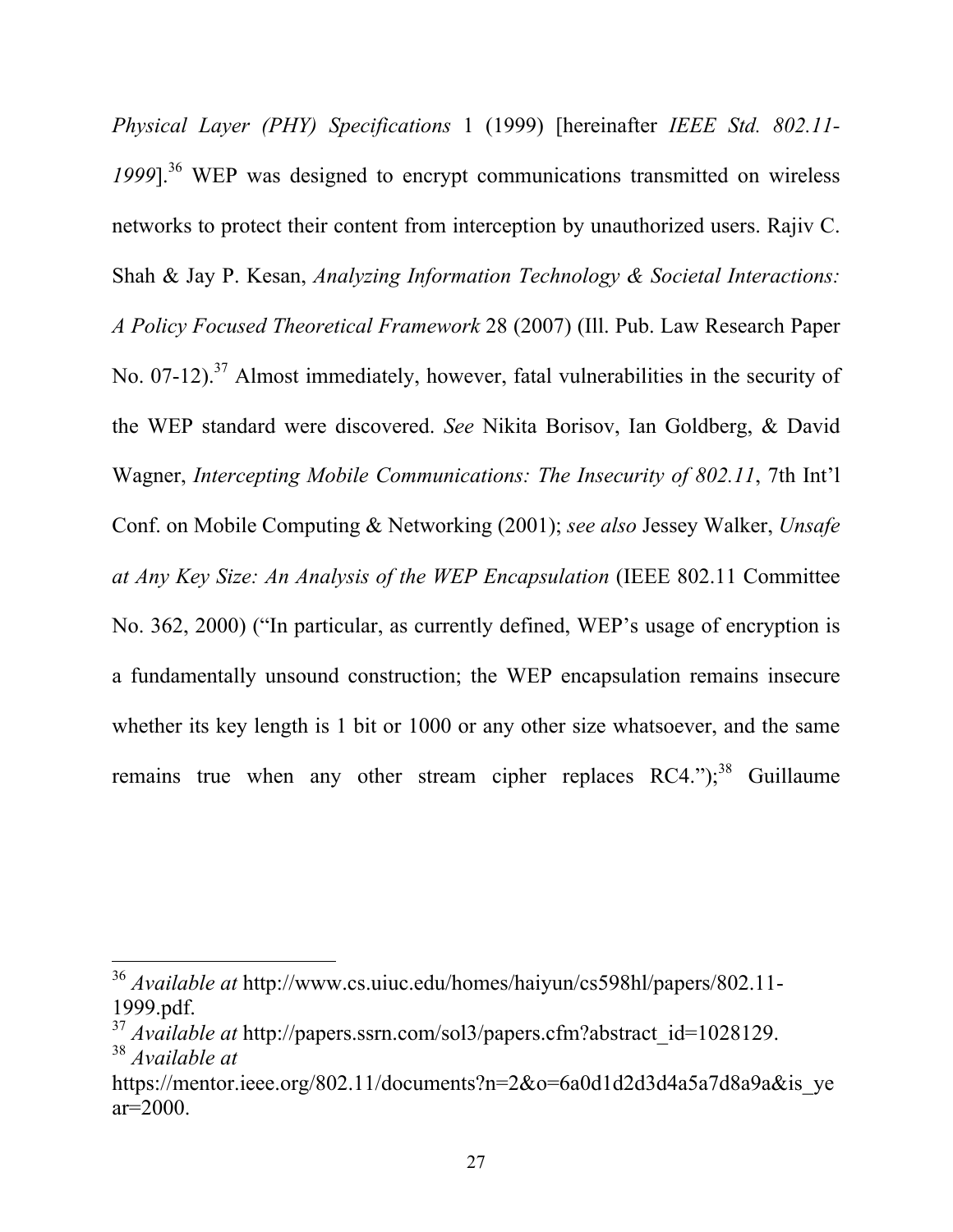Lehembre, *Wi-Fi Security – WEP, WPA and WPA2*, 1 Hakin9 (2006) (listing four methods of attacking WEP-protected networks).39

The vulnerabilities in the WEP standard caused the Wi-Fi Alliance to develop an interim standard, Wi-Fi Protected Access (WPA). *See* Wi-Fi Alliance, *WPA Deployment Guidelines for Public Access Wi-Fi Networks* 8 (2004). 40 In 2005, the IEEE developed WPA2, a revised WPA standard. *See* David Halasz, *IEEE 802.11i and Wireless Security*, EE Times (Aug. 25, 2004). 41 WPA2 implements the National Institute of Standards and Technology (NIST) recommended Advanced Encryption Standard (AES) algorithm. *See* IP Cores, *802.11i AES Core* (Apr. 2005). 42 Currently, the Wi-Fi Alliance recommends WPA2 encryption for all Wi-Fi users. *See* Wi-Fi Alliance, *Knowledge Center – FAQ* (recommending that users change the default usernames and passwords on their networks and "enable strong encryption for your network: WPA2 security with AES").<sup>43</sup> Nevertheless, flaws have been revealed in WPA2 encryption. Wi-Fi Protected Setup, a feature offered by the Wi-Fi Alliance that is enabled by default

http://www.hsc.fr/ressources/articles/hakin9\_wifi/hakin9\_wifi\_EN.pdf.

<sup>&</sup>lt;sup>39</sup> Available at

 $^{40}$  http://ftp.3gpp2.org/TSGX/Working/2005/2005-01/TSG-X-2005-01-Vancouver/Opening\_Plenary/X00-20050110-

<sup>022%20</sup>WiFi%20Alliance%20re%20Public%20Access%20WiFi/22a%20WPA\_fo r\_Public\_Access\_Final.pdf.

 $4\overline{1}$  http://eetimes.com/discussion/other/4025006/IEEE-802-11i-and-wirelesssecurity.

<sup>42</sup> http://www.ipcores.com/images/wpa2.pdf.

<sup>43</sup> http://www.wi-fi.org/knowledge-center/faq (last accessed Mar. 29, 2012).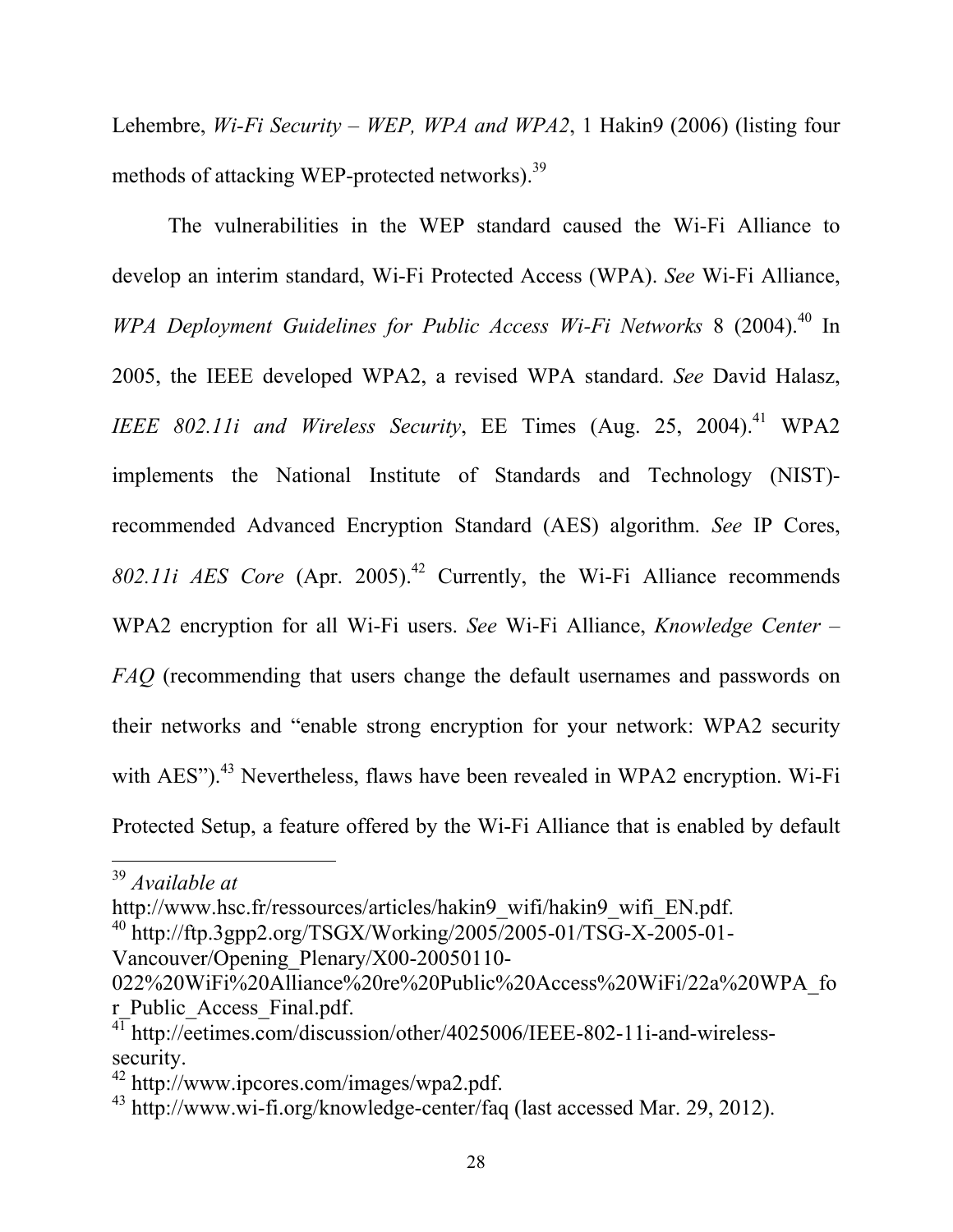on most devices and was designed to simplify the process of securing a home Wi-Fi network, contain a recently discovered security flaw that could allow an attacker to gain unauthorized access to a home network. *See* Stefan Viehböck, *Brute Forcing Wi-Fi Protected Setup* (Dec. 26, 2011) (unpublished manuscript). 44 The flaw leaves users vulnerable to an attack that can determine a user's PIN in less than 4 hours. *Id.* at 9. As a result, the Department of Homeland Security's U.S. Computer Emergency Readiness Team (US-CERT) warned that

an attacker within range of the wireless access point may be able to brute force the [Wi-Fi Protected Setup] PIN and retrieve the password for the wireless network, change the configuration of the access point, or cause a denial of service. . . . The lack of a proper lock out policy after a certain number of failed attempts to guess the PIN on some wireless routers makes this brute force attack that much more feasible.

US-CERT, *Vulnerability Note VU#723755: WiFi Protected Setup (WPS) PIN Brute Force Vulnerability* (Dec. 27, 2011). 45 US-CERT concluded that "[w]e are currently unaware of a practical solution to this problem." *Id.* Tactical Network Solutions is now selling Reaver, a WPA attack tool that exploits this security flaw in Wi-Fi Protected Setup. *See* Tactical Network Solutions, *Products – Reaver Pro*. 46 The company claims that "Reaver is able to extract the WPA [Pre-Shared Key] from the access point within 4 - 10 hours and roughly 95% of modern consumer-grade access points ship with [Wi-Fi Protected Setup] enabled by

<sup>&</sup>lt;sup>44</sup> https://sviehb.files.wordpress.com/2011/12/viehboeck\_wps.pdf.

<sup>&</sup>lt;sup>45</sup> http://www.kb.cert.org/vuls/id/723755 (last revised Feb.  $\overline{09}$ , 2012).

<sup>46</sup> http://www.tacnetsol.com/products/ (last visited Mar. 29, 2012).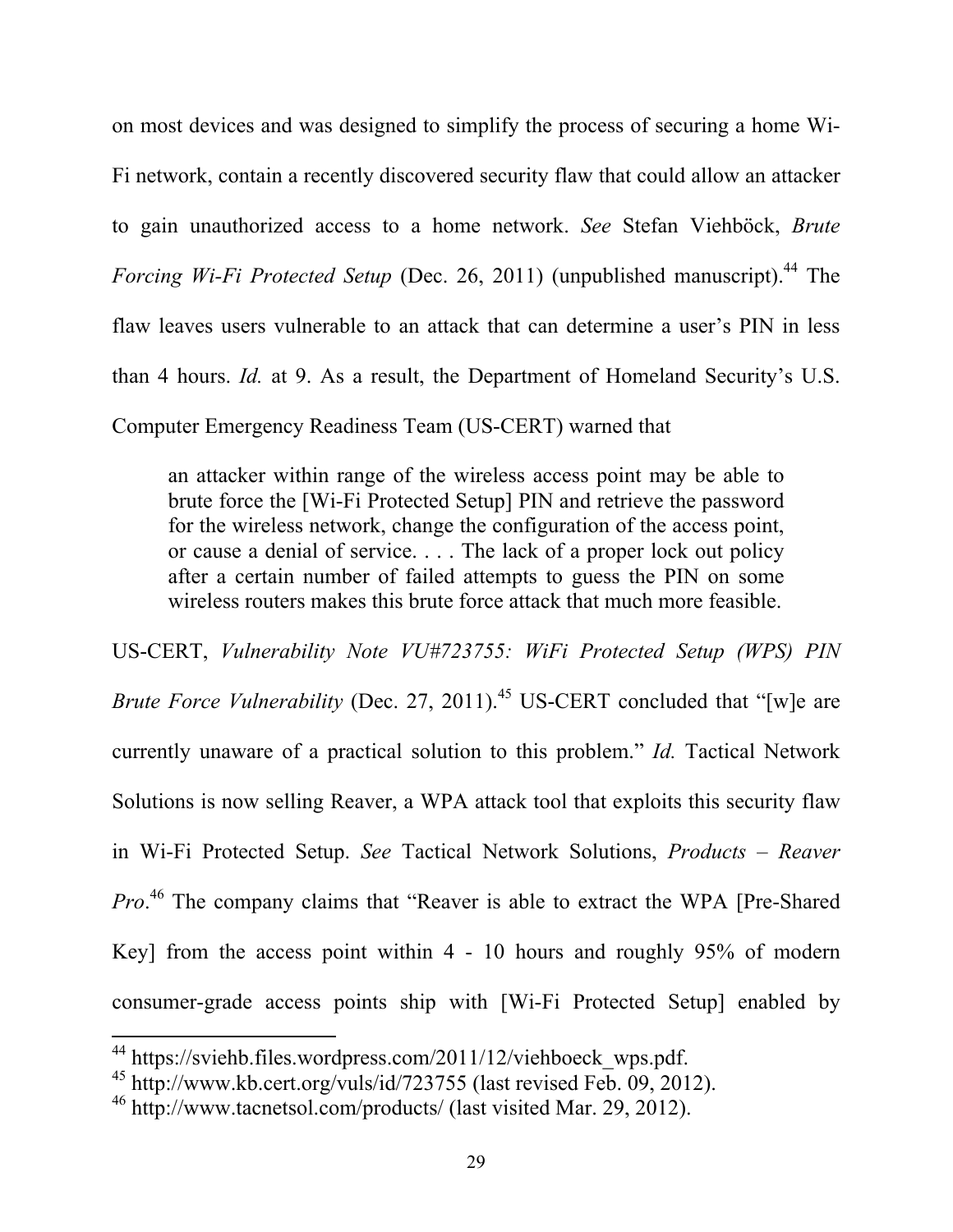default." *Id.* Once on the network, it is "simple" for a computer criminal to use free programs such as Firesheep to intercept the content of the communications being sent over that network.47 Kate Murphy, *New Hacking Tools Pose Bigger Threats to Wi-Fi Users*, NY Times, Feb. 16, 2011, at B8. 48

# **B. Many Older Devices Do Not Support Current Security Standards, But Communications Over These Devices Are Still Private**

Many home networking devices have open or insecure default configurations, and devices that were deployed before 2007 are typically not compatible with the Robust Network Security Architecture described in the IEEE 802.11-2007. The ECPA legal protections should not rise or fall based on the level of security established in a particular Wi-Fi network. Regardless of the strength of the authentication method used, a Wi-Fi network enables private communications between specific devices on the network. *See supra* Part I.B. Wi-Fi users should not be denied a legal remedy to the interception of their data because they did not purchase or configure the most secure network technology.

The RSA, an American computer and network security firm, published a survey of wireless security used in New York City Wi-Fi networks in 2008. *See* 

 $17$  It is important to note that even though the instructions necessary to complete this hack are widely available on the Internet, it still requires sophisticated software and hardware to implement. As with lock-pick kits, or instructions for stealing a car, the existence of the tool should not legitimize the unlawful behavior.  $48$ https://www.nytimes.com/2011/02/17/technology/personaltech/17basics.html? r  $=$ 1.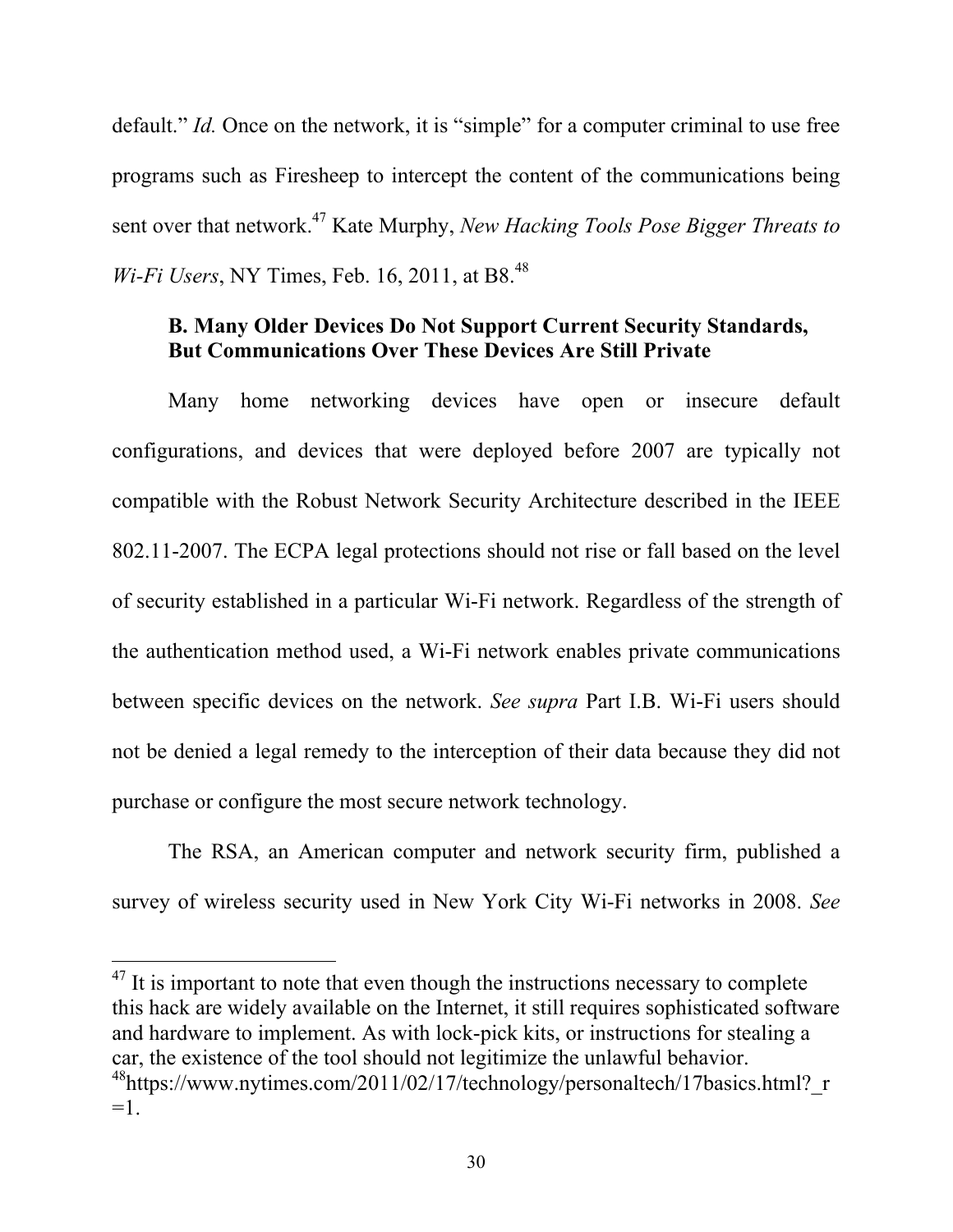RSA: The Security Division of EMC, *The Wireless Security Survey of New York City* (4th ed. 2008).<sup>49</sup> This survey found that slightly more than 50% of wireless networks employed unsecure encryption standards. *Id.* at 4. For some users the lower level of security may come from a lack of understanding of the technology or incompatible hardware. However, even security experts may prefer to operate networks with no password protections for a variety of reasons. *See* Bruce Schneier, *Steal This Wi-Fi*, Wired, Jan. 10, 2010.<sup>50</sup> These reasons include convenience, enabling easy Internet access for others, and a recognition that it is more important to secure your device itself than to secure network access. *Id.* For other users, maintaining adequate security standards is simply not possible. Users might choose to secure their networks using MAC filtering or some other nonencrypted method. *See* Wi-Fi Alliance, *Knowledge Base – Articles – MAC Filtering*. 51 According to the Wi-Fi Alliance certification database, only 37% of currently certified devices are compatible with strong encryption standards. *See* Wi-Fi Alliance, *Certified Products*. 52

<sup>&</sup>lt;sup>49</sup> http://www.rsa.com/solutions/wireless/survey/WLANNY\_WP\_1008.pdf. <sup>50</sup> *Available at* 

http://www.wired.com/politics/security/commentary/securitymatters/2008/01/secur itymatters\_0110.

<sup>&</sup>lt;sup>51</sup> http://www.wi-fi.org/knowledge-center/articles/mac-filtering-media-accesscontrol (last visited Mar. 30, 2012).

 $52$  http://certifications.wi-fi.org/search\_products.php? (last visited Mar. 17, 2012).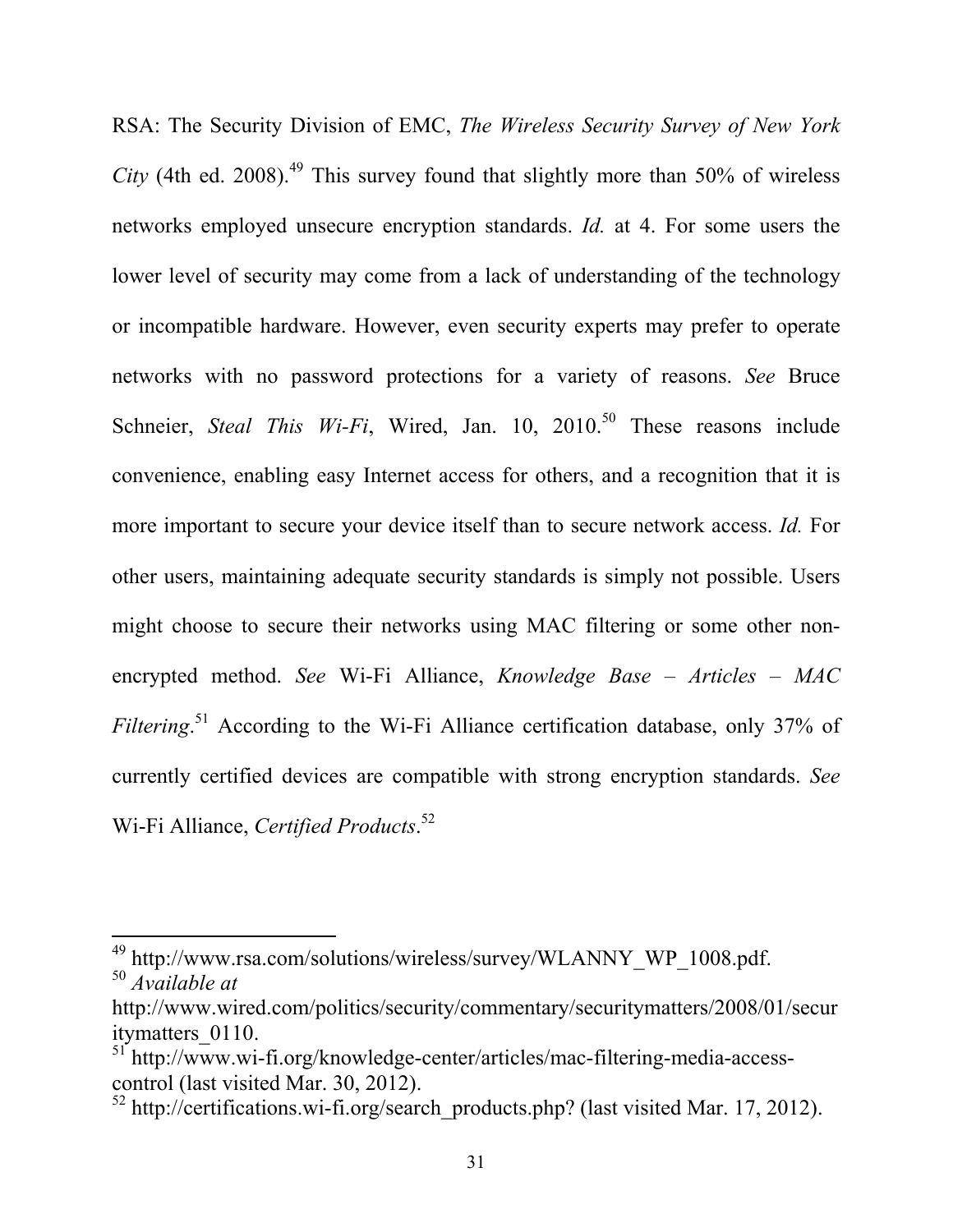### **C. Unencrypted Communications Sent Over Wi-Fi Networks Are No More "Readily Accessible to The General Public" Than Those Sent Over Unencrypted Wired Networks**

The Open Authentication Standards used by Wi-Fi networks are no less secure than Internet communications in general. Any data sent over the Internet will necessarily pass through multiple servers and network devices en route to its destination. These devices can easily read unencrypted data packets as they pass through the network. Any e-mail sent over an unencrypted channel can be easily intercepted and read; yet courts have not held that such communications are "readily accessible to the public." The interception of electronic communications should not be deemed legal simply because the user did not employ best security practices.

The technology used to read the contents of Internet communications, 'packet sniffing technology,' is "one of the fundamental tools used to monitor and intercept data over a network." Christopher Jones, *Internet Hacking for Dummies*, Wired, Feb. 20, 1998.<sup>53</sup> These tools can be used to read e-mails, web queries, and even passwords that are sent over unencrypted channels. *See* Internet Security Systems, *Packet Sniffing*.<sup>54</sup> The problem of unencrypted Internet traffic is serious, but there are readily available options to secure most Internet data. *See* Michael E.

<sup>&</sup>lt;sup>53</sup> *Available at http://www.wired.com/science/discoveries/news/1998/02/10459.* <sup>54</sup> http://www.iss.net/security\_center/advice/Underground/Hacking/

Methods/Technical/Packet\_sniffing/default.htm (last visited Mar. 27, 2012).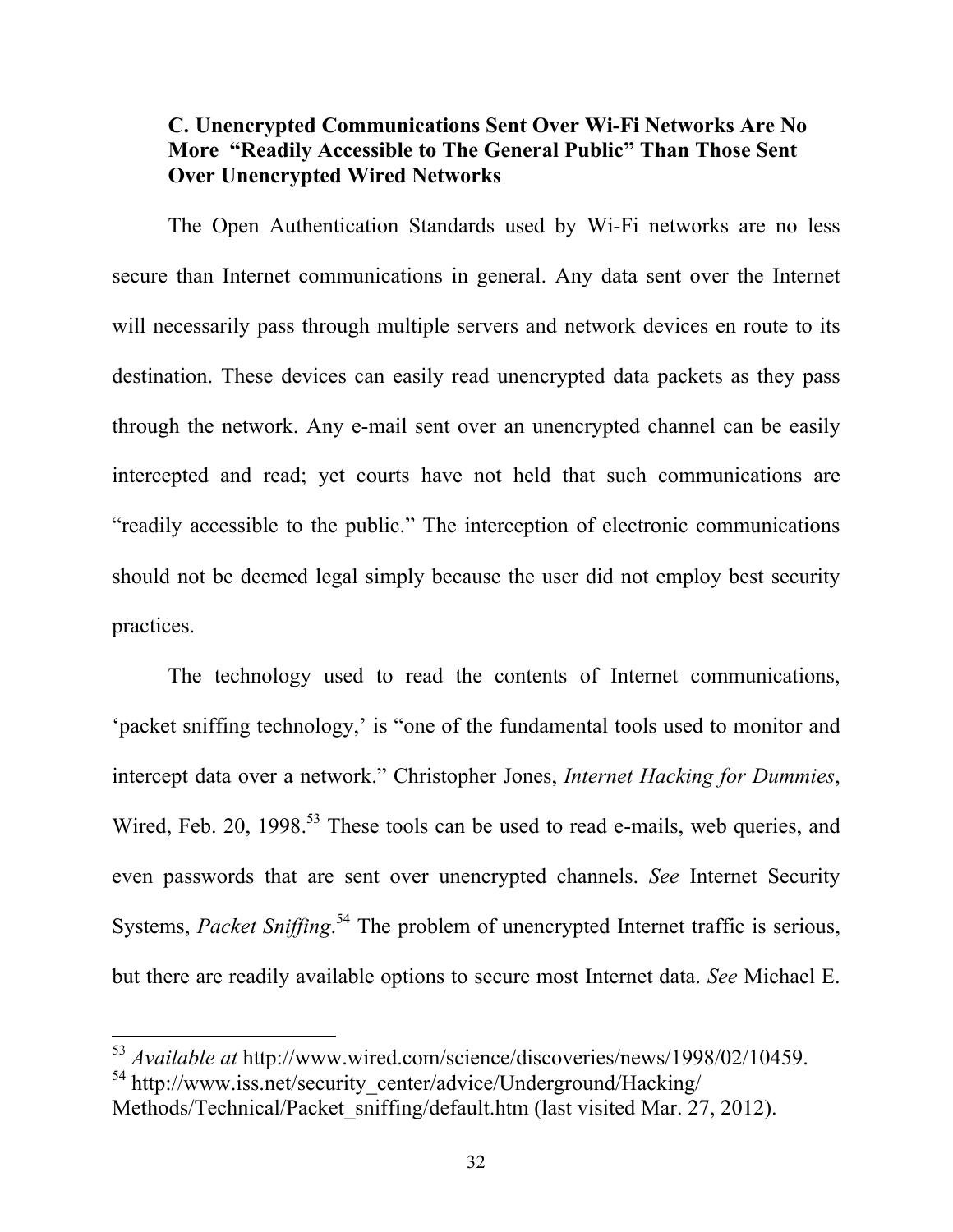Kounavis et al., *Encrypting the Internet*, 40 SIGCOMM 135 (2010). 55 Nevertheless, ECPA protects Internet communications regardless of whether they travels over a wired or wireless, encrypted or unencrypted channel.

### **D. This Court Should Not Impose a Unique Burden on Wi-Fi Users to Constantly Survey the Complex and Evolving Wi-Fi Security Landscape and Perform Technical Adjustments to Their Wi-Fi Settings**

Holding that unsecure Wi-Fi communications are not protected from interception under the Wiretap Act would place unreasonable burdens on Wi-Fi users. First, users would have to purchase new Wi-Fi devices, as many older devices are not compatible with current security standards. *See, supra*, Part II.B. Users would then have to password-protect their AP, ensure that their chosen password is strong, and continually assess the state of Wi-Fi security standards. *See*, *supra*, Part II.A. But even that would not be sufficient, a user would also have to be sure that the *recipient* of their communications was using a similarly secure network configuration. These burdens are not imposed on users of substantially similar communications technologies. Yet the content of unencrypted communications sent through a wired modem is no less subject to interception than that sent over an unencrypted Wi-Fi network.

From the user's perspective, the security of Wi-Fi communications would therefore depend upon a series of arbitrary, complex, and unknown factors. The

<sup>&</sup>lt;sup>55</sup> Available at http://dl.acm.org/citation.cfm?id=1851200.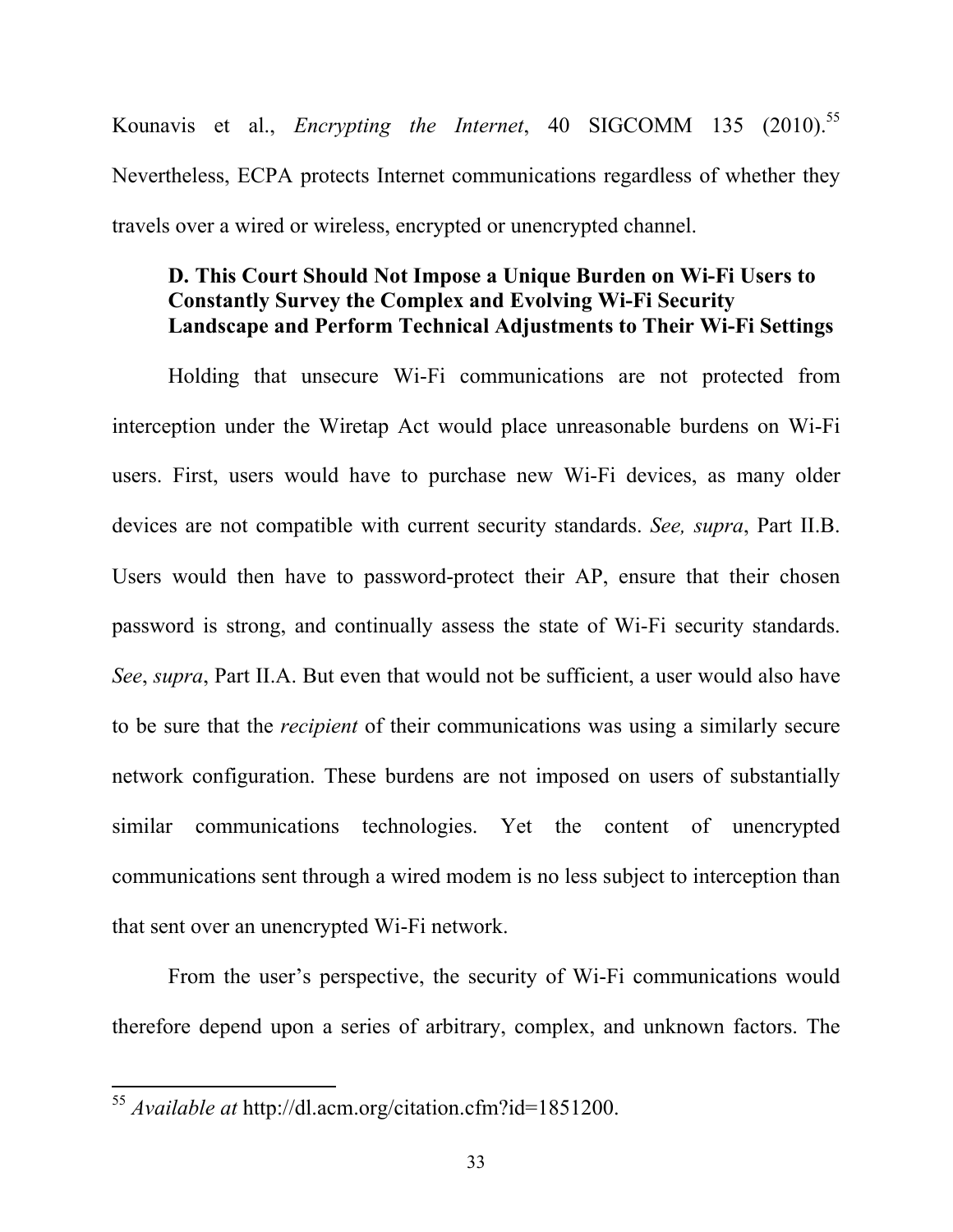legal protections should depend upon the private nature of the communications,<sup>56</sup> addressed to a particular device, not on whether a user holds a doctoral degree in Computer Science, or on whether a user accesses the Internet via wired modem, Cell Phone, or wireless network. As the ECPA was specifically enacted in recognition of the development of new communications services for consumer markets, such as electronic mail, it would be contrary to the purpose of the Act to place such a burden on typical users of these services.

### **CONCLUSION**

Amicus respectfully requests this Court to deny Appellant's motion and

affirm the decision of the lower court.

<sup>&</sup>lt;sup>56</sup> Even Google has acknowledged the privacy interests associated with the data generated by Wi-Fi networks. The Google Location Server (GLS) uses information gathered from Wi-Fi networks to determine the location of mobile devices. *See* Google, *Location Based Services*,

https://support.google.com/maps/bin/answer.py?hl=en&answer=1725632.

In 2011, after investigations by multiple European date protection authorities, Google announced that it would allow users to opt out of having their Wi-Fi network location information included in Google's location server. Peter Fleischer, *Greater Choices for Wireless Access Point Owners*, Google Blog (Nov. 15, 2011), http://googleblog.blogspot.com/2011/11/greater-choice-for-wirelessaccess.html. Users can opt out by including " nomap" at the end of their Wi-Fi network name. *Id.* By allowing Wi-Fi users to opt out of its location server, Google confirms that Wi-Fi transmissions involve private data that should be free from surreptitious eavesdropping. If the location and network information of a Wi-Fi network is worthy of protection, then is the content of the emails, passwords, videos, and documents traveling over the network.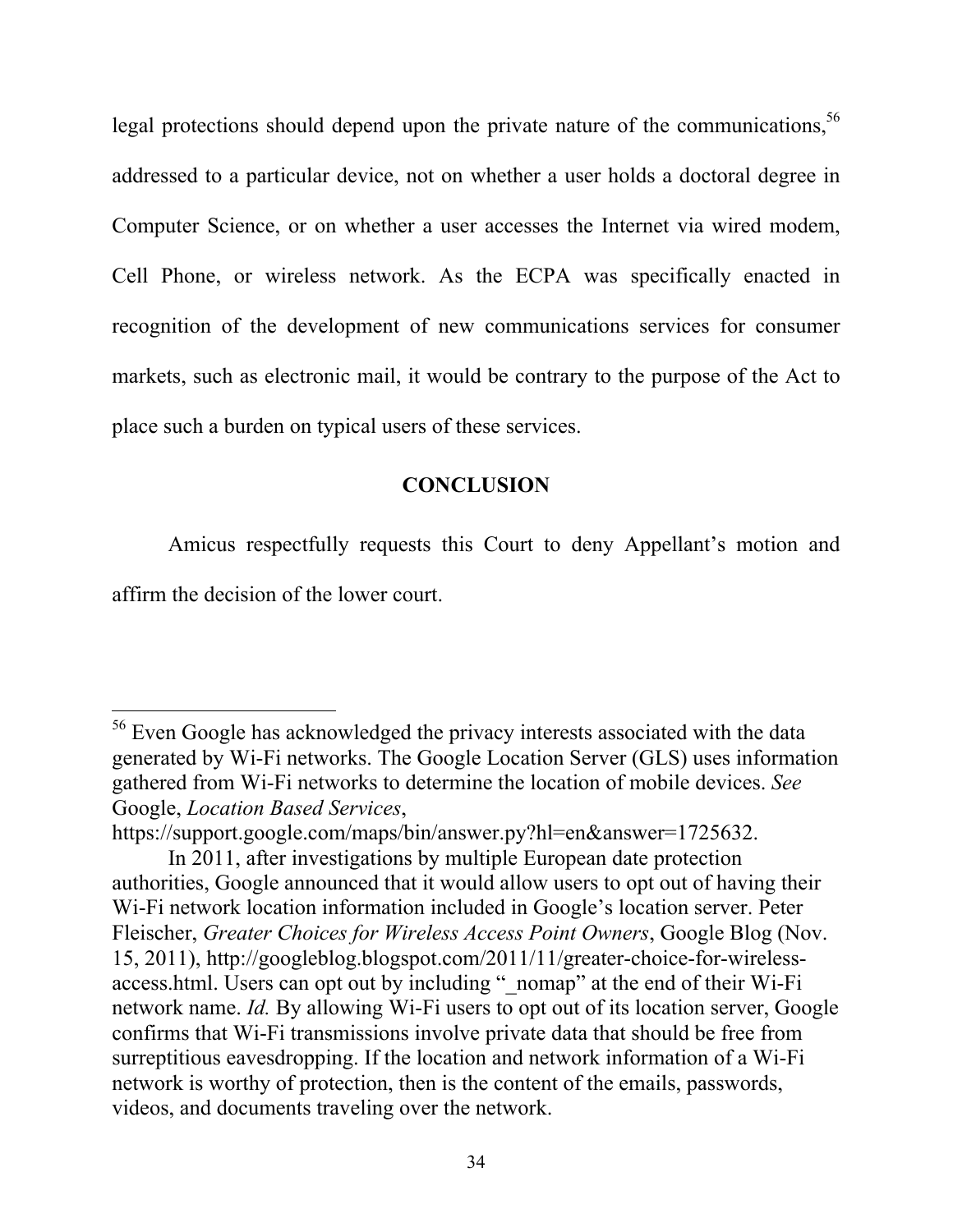Respectfully submitted,

\_\_\_*/s/ Marc Rotenberg*\_\_\_\_\_\_\_\_\_\_

Marc Rotenberg *Counsel of Record* Alan Butler David Jacobs Electronic Privacy Information Center 1718 Connecticut Ave. NW, Suite 200 Washington, DC 20009 (202) 483-1140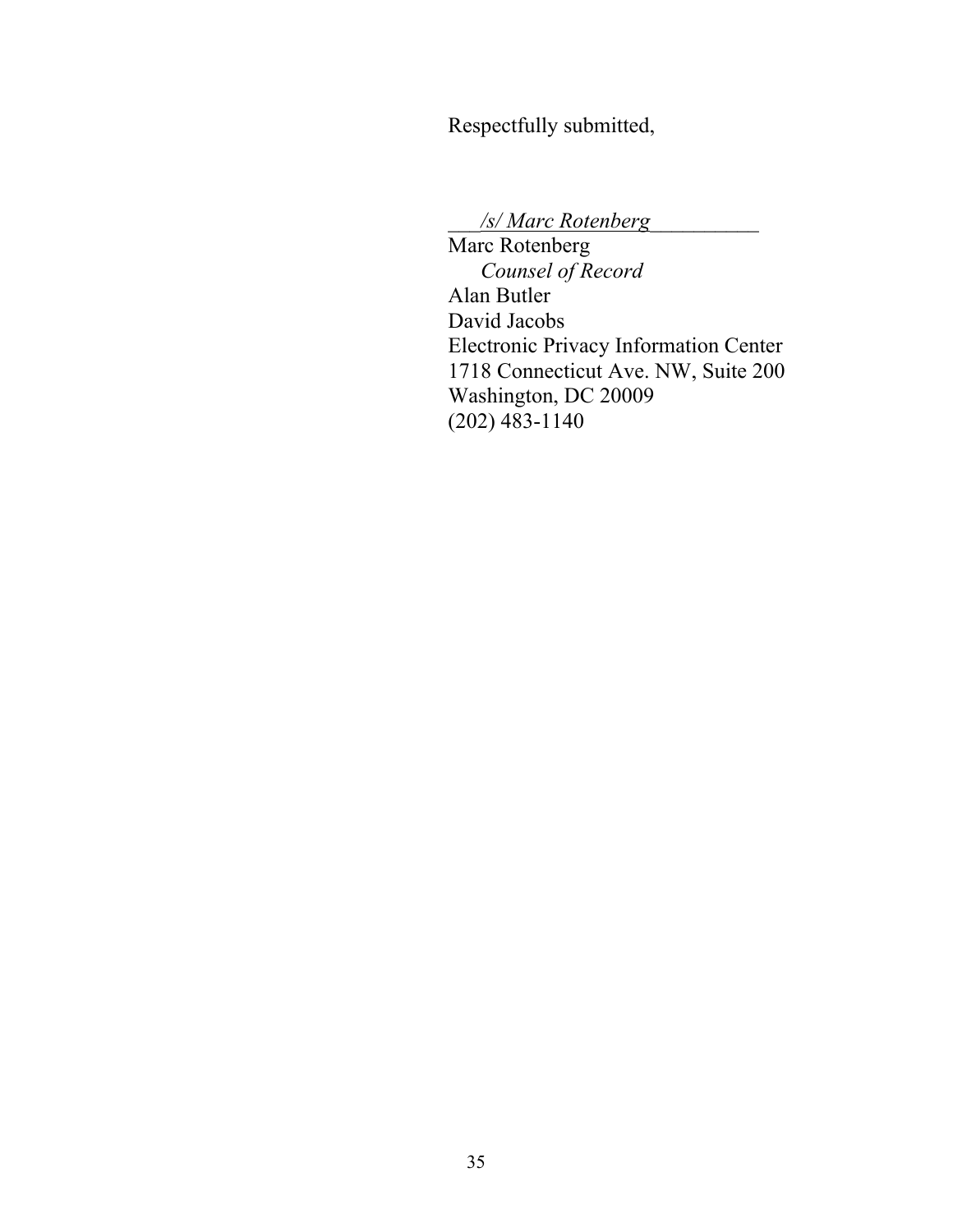#### **CERTIFICATE OF COMPLIANCE**

This brief complies with the type-volume limitation of 7,000 words of Fed. R. App. P. 29(d) and Fed. R. App. P. 32(B)(i). This brief contains 6,190 words, excluding the parts of the brief exempted by Fed. R. App. P.  $32(a)(7)(B)(iii)$ . This brief complies with the typeface requirements of Fed. R. App. P. 32(a)(5) and the type style requirements of Fed. R. App. P. 32(a)(6) because this brief has been prepared in a proportionally spaced typeface using Microsoft Office Word in 14 point Times New Roman style.

Dated: March 30, 2012

\_\_\_*/s/ Marc Rotenberg*\_\_\_\_\_\_\_\_\_\_ Marc Rotenberg *Counsel of Record* Alan Butler David Jacobs Electronic Privacy Information Center 1718 Connecticut Ave. NW, Suite 200 Washington, DC 20009 (202) 483-1140